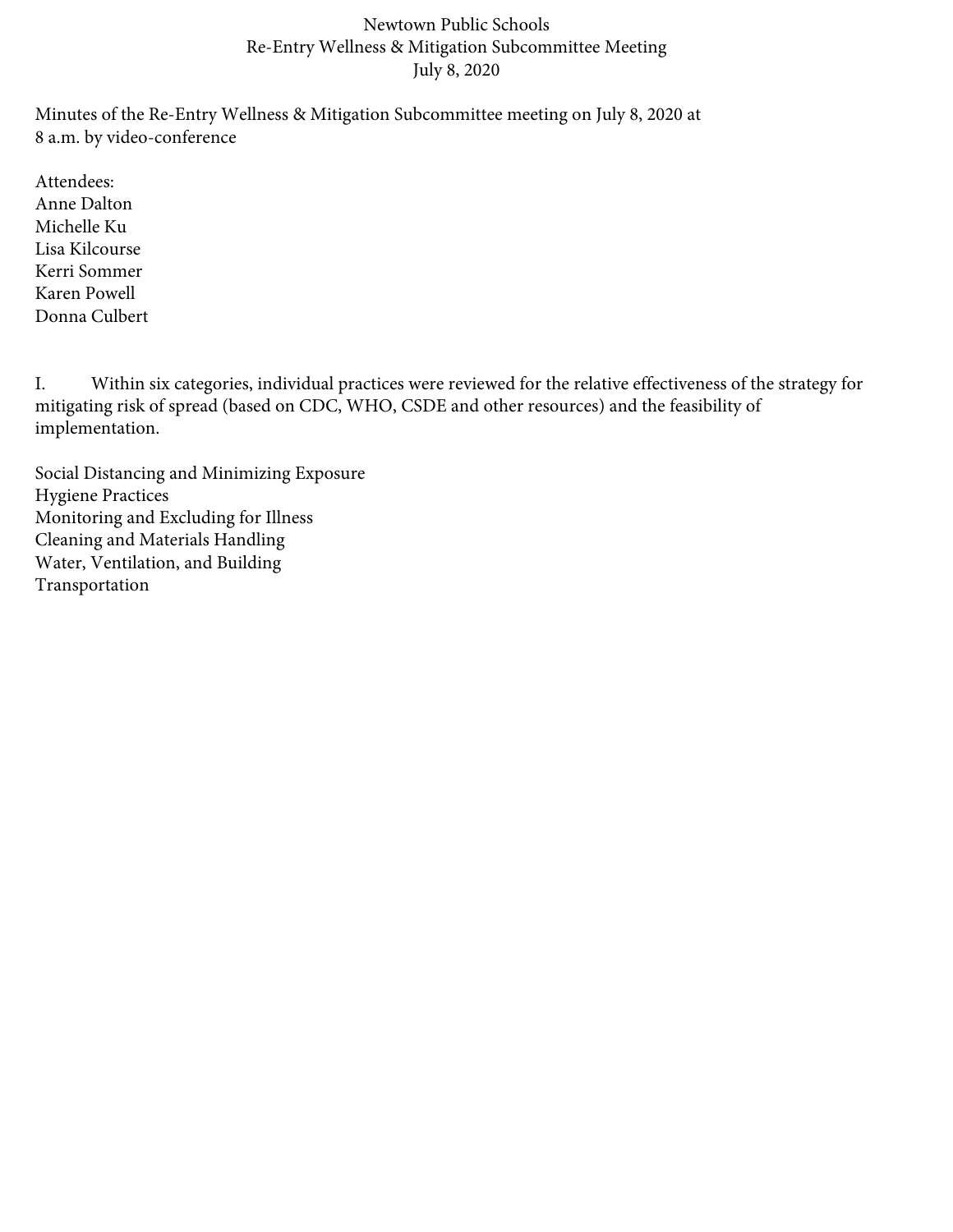| <b>Area of Focus</b>                         | <b>Action Steps</b>                                                                                                                       | <b>Details/Considerations</b>                                                                                                                                                                                                                                                                                                                                                                                                                                                                                                                                       | Persons/responsible                                                                              | <b>Timelines</b>                                                                                                                                                               | <b>Overlapping pillars</b> | Effectiveness in reducing risk<br>1=very<br>2=medium<br>$3 =$ low                                                                                                                    | Feasibility<br>$1 = \text{very}$<br>2=medium<br>$3 =$ low                                                                                                                                                                                                             | Recommendation<br>1=high (always necessary)<br>2=medium (necessary only<br>when positive tests >1% in<br>Fairfield County or CT, 14<br>day criteria, prevalence?)<br>3=low (not<br>necessary/possible)                                                                                                                                                                                                                                                             |
|----------------------------------------------|-------------------------------------------------------------------------------------------------------------------------------------------|---------------------------------------------------------------------------------------------------------------------------------------------------------------------------------------------------------------------------------------------------------------------------------------------------------------------------------------------------------------------------------------------------------------------------------------------------------------------------------------------------------------------------------------------------------------------|--------------------------------------------------------------------------------------------------|--------------------------------------------------------------------------------------------------------------------------------------------------------------------------------|----------------------------|--------------------------------------------------------------------------------------------------------------------------------------------------------------------------------------|-----------------------------------------------------------------------------------------------------------------------------------------------------------------------------------------------------------------------------------------------------------------------|--------------------------------------------------------------------------------------------------------------------------------------------------------------------------------------------------------------------------------------------------------------------------------------------------------------------------------------------------------------------------------------------------------------------------------------------------------------------|
| Social Distancing and minimizing<br>exposure | Classrooms<br>Decrease density/ 6 ft<br>distancing as much as<br>possible                                                                 | - desk spacing. facing same direction, 6 ft apart<br>- kindergarten at desks instead of shared tables                                                                                                                                                                                                                                                                                                                                                                                                                                                               | Principals, teachers,<br>custodians                                                              | immediately assess<br>furniture needs (K?).<br>Arrange classrooms by<br>fall                                                                                                   | facilites                  |                                                                                                                                                                                      | 2 - depending on school,<br>grade, class size                                                                                                                                                                                                                         | 1 - required by CSDE<br>Given the amount of time<br>together and mode of<br>transmission, this should be a<br>high priority                                                                                                                                                                                                                                                                                                                                        |
| Social Distancing and minimizing<br>exposure | Hallways MS/HS<br>Decrease density/ 6 ft<br>distancing as much as<br>possible                                                             | - MS/NHS staggered bell system to minimize<br>number of student in hallways<br>- Longer classes/blocks at HS to avoid<br>passing/mixing<br>- double passing period with half of students at a<br>time<br>- How to manage dismissal and arrival crowding in<br>lobbies and at lockers.<br>- Load & unload buses one at a time?<br>- Possibly use separate entrance for buses and<br>cars.<br>- Possibly stagger start/end times<br>- Oneway hallways where possible at NHS.<br>Close off space in the middle of hall.<br>- Rotate teachers at MS instead of students | Principals, custodians (floor<br>markers)<br>Contact PD about traffic<br>patterns                | immediately assess bell<br>schedules and possibility<br>of block schedule as well<br>as how to manage<br>beginning and end of<br>day. Add floor markings<br>as needed by fall. | Operations<br>Facilities   | 1 to 2 (depending on contact time)                                                                                                                                                   | 2 - MS and HS students pass<br>in halls frequently. Could<br>longer classes (blocks) be put<br>in place to reduce number of<br>passing times? At MS, could<br>students remain in classes,<br>teachers rotate?                                                         | 1 to 2 - Contact time in<br>hallways should be limited as<br>much as possible and students<br>MUST wear masks. Crowding<br>should be limited as much as<br>possible. Markings on floors<br>should help traffic flow.<br>Instituting one-way hallways<br>are lower priority? Time at<br>lockers should be staggered.<br>More time should be alotted<br>for arrival and dismissal.<br>Change in bell schedule at<br>MS/HS should be modified as<br>much as possible. |
| Social Distancing and minimizing<br>exposure | Hallways -<br>Elementary/Reed<br>Decrease density/ 6 ft<br>distancing as much as<br>possible                                              | - How to manage dismissal and arrival crowding in<br>lobbies and at lockers.<br>- Load & unload buses one at a time?<br>- Possibly use separate entrance for buses and<br>cars.<br>- Possibly stagger start/end times<br>Oneway hallways where possible.<br>Close off space in the middle of hall.<br>- Rotate teachers instead of students                                                                                                                                                                                                                         | Principals, custodians (floor mai markings as needed by<br>Contact PD about traffic pattern fall | immediately assess bell<br>schedules and how to<br>manage beginning and<br>end of day. Add floor                                                                               | Operations<br>Facilities   | 1 to 2                                                                                                                                                                               | 1 (harder at dismissal/arrival)                                                                                                                                                                                                                                       | 1 - Contact time in hallways<br>should be limited as much as<br>possible and students must<br>wear masks. Crowding should<br>be limited as much as<br>possible. Markings on floors<br>should help traffic flow. One-<br>way hallways are lower<br>priority? Time at lockers<br>should be staggered. More<br>time should be alotted for<br>arrival and dismissal                                                                                                    |
| Social Distancing and minimizing<br>exposure | Specials<br>- specials done google<br>meet style or teacher                                                                               | This would provide additional classroom space<br>and eliminate some of the risks involved in shared<br>travels between classes materials, and activities such as singing or<br>physical education                                                                                                                                                                                                                                                                                                                                                                   | principals                                                                                       | plan in place by fall<br>but use only in case of<br>community spread                                                                                                           | Operations<br>Facilities   | 3 - how many classes would be<br>accomodated?<br>2 - as a mitigation strategy<br>3 (balancing mental health aspect)                                                                  | 2 - how many classes could be<br>accomodated? teaching<br>conditions? 2 - given the<br>demand to remain in desks<br>and same classroom, students outdoors as much as possible<br>will need to move, use outdoor and with least amount of<br>facilities where possible | 2 - only implement elimination<br>of specials if there is moderate<br>community spread. Hold PE<br>shared equipment                                                                                                                                                                                                                                                                                                                                                |
| Social Distancing and minimizing<br>exposure | Recess<br>- maintaining distance<br>- part of scheduled<br>mask break (per CSDE<br>plan)?<br>- handwashing before<br>and after emphasized | Elementary students on playgrounds one class at<br>a time (otherwise cohorting is flawed).<br>Management of masks while students are not<br>wearing them (labeled bags)                                                                                                                                                                                                                                                                                                                                                                                             | principals                                                                                       | by fall                                                                                                                                                                        | Operations<br>Facilities   | 2 - Routine maintenance of<br>equipment should be sufficient -<br>hand washing before & after<br>should be emphasized. cohorting<br>prefered to trying to limit physical<br>distance | 2-field play better, can classes health reasons. Providing<br>be scheduled at different<br>times? different spaces?<br>contracts - who is overseeing<br>play?                                                                                                         | 2 - recess in elementary levels<br>should be maintained for other<br>recess in smaller groups to<br>allow more distancing and to<br>maintain cohorts. Using open<br>spaces as much as possible                                                                                                                                                                                                                                                                     |
|                                              | Modified Music Classes<br>woodwinds, horns<br>singing<br>recorders                                                                        | - at least 12 feet when students are singing or<br>performing wind instruments<br>- classes in auditoriums, outdoors, cafeterias,<br>gyms or other large spaces<br>- Focus on maximizing distancing for instruments<br>that require blowing or for singing, compared with<br>string and percussion instruments.<br>- Further quidance related to chorus instruction will<br>be shared as it is released.                                                                                                                                                            | Music teachers, principals                                                                       | summer                                                                                                                                                                         | Operations                 |                                                                                                                                                                                      |                                                                                                                                                                                                                                                                       |                                                                                                                                                                                                                                                                                                                                                                                                                                                                    |
| Social Distancing and minimizing<br>exposure | Library<br>- books may need to sit<br>for 3 days before<br>reshelving                                                                     | multiple classes coming through, also many times<br>there are volunteers helping (how to reshelve<br>books) Could librarians assist with contact tracing? principals                                                                                                                                                                                                                                                                                                                                                                                                |                                                                                                  | by fall                                                                                                                                                                        | Operations                 | 2 - shared materials could be<br>problematic as well as shelving<br>volunteers                                                                                                       | 2 - how to keep books clean<br>and reshelved (leave books<br>unshelved for 48 hrs or wipe<br>down)                                                                                                                                                                    | 2 - library and other specials<br>serve an important part of<br>student learning. The library<br>should only be closed if<br>community spread is<br>moderate.                                                                                                                                                                                                                                                                                                      |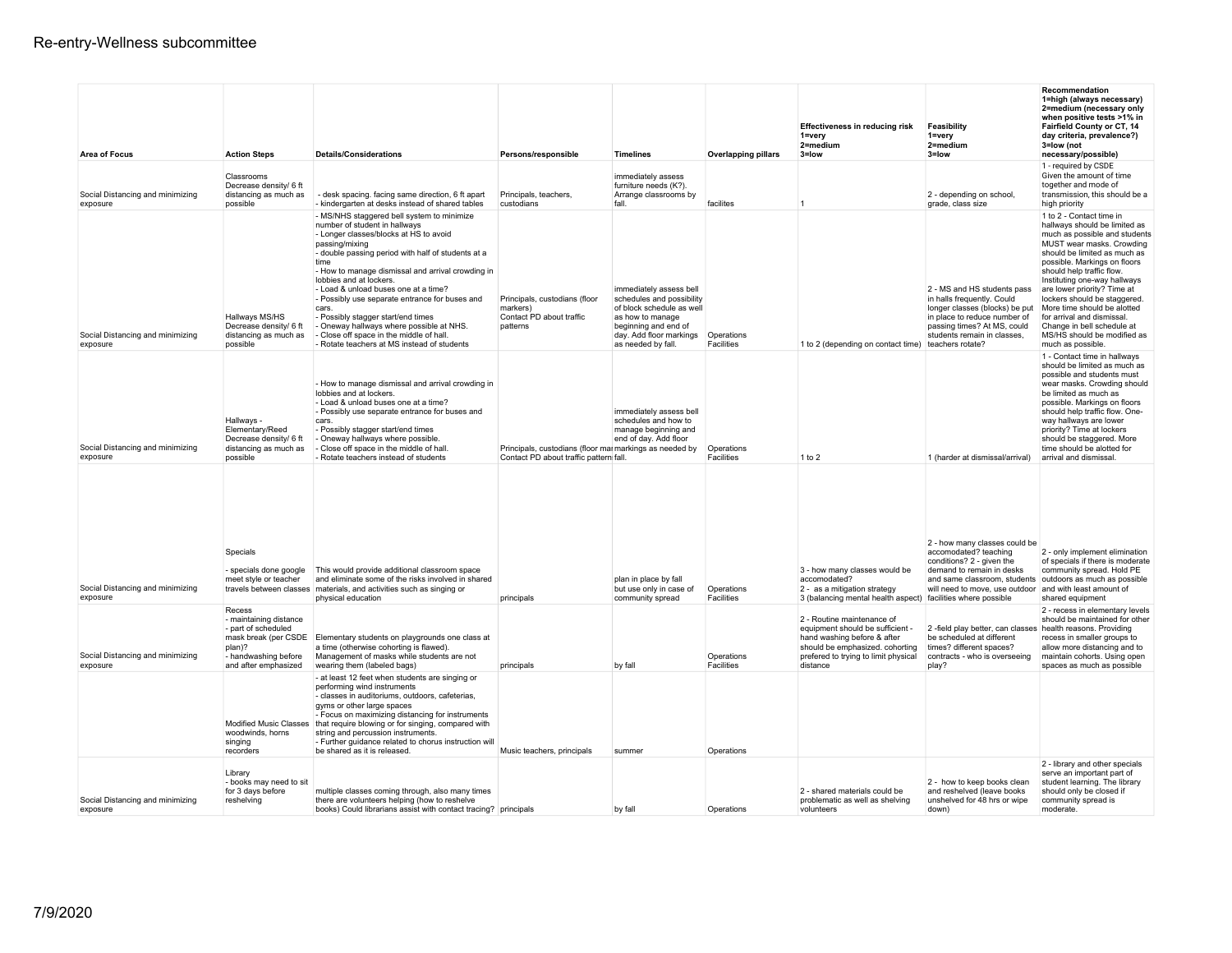| <b>Area of Focus</b>                         | <b>Action Steps</b>                                             | <b>Details/Considerations</b>                                                                                                                                                                                                                                                                                                                                                                                                                                                                                                                   | Persons/responsible                                                                                         | <b>Timelines</b>                                                   | <b>Overlapping pillars</b>             | <b>Effectiveness in reducing risk</b><br>1=very<br>2=medium<br>$3 =$ low                                                                                                                                                            | Feasibility<br>1=very<br>2=medium<br>3=low                                                                                                                                       | Recommendation<br>1=high (always necessary)<br>2=medium (necessary only<br>when positive tests >1% in<br>Fairfield County or CT, 14<br>day criteria, prevalence?)<br>3=low (not<br>necessary/possible)                                                                                                          |
|----------------------------------------------|-----------------------------------------------------------------|-------------------------------------------------------------------------------------------------------------------------------------------------------------------------------------------------------------------------------------------------------------------------------------------------------------------------------------------------------------------------------------------------------------------------------------------------------------------------------------------------------------------------------------------------|-------------------------------------------------------------------------------------------------------------|--------------------------------------------------------------------|----------------------------------------|-------------------------------------------------------------------------------------------------------------------------------------------------------------------------------------------------------------------------------------|----------------------------------------------------------------------------------------------------------------------------------------------------------------------------------|-----------------------------------------------------------------------------------------------------------------------------------------------------------------------------------------------------------------------------------------------------------------------------------------------------------------|
| Social Distancing and minimizing<br>exposure | Visitor Prohibition                                             | - Nurses walking ill students out to parents in<br>parking lot-all buildings<br>- library possibility of reshelving in off hours<br>- EdAdvance before & after school as an exception<br>- Parks & Rec and community activities not<br>allowed<br>- contracted services in off hours<br>- 504s/PPT meetings virtually to limit visitors<br>- Modified procedure for student pick up during day<br>- Materials drop off in vestibule<br>- Conduct PTA meetings virtually                                                                         | principals                                                                                                  | by fall                                                            | Operations<br>Governance               | 1 - not eliminated but limited as<br>much as possible                                                                                                                                                                               | 2 - library, hard to track and<br>regulate, possibility of<br>reshelving in off hours,<br>EdAdvance before & after<br>school                                                     | 1 - visitors should be limited as<br>much as possible. Parents<br>should leave materials in<br>vestibules, contracted work<br>should be done in off hours,<br>and community use of<br>buildings in off hours should<br>be limited and eliminated if<br>possible. Clear information<br>regarding new limitations |
| Social Distancing and minimizing<br>exposure | Cafeteria closed to<br>eating                                   | -AAP: Consider having students cohorted.<br>potentially in their classrooms, especially if<br>students remain in their classroom throughout the<br>day.<br>-Create separate (additional) lunch periods to<br>minimize the number of students in the cafeteria at<br>one time<br>-Utilize additional spaces for lunch/break times.<br>-Utilize outdoor spaces when possible.<br>-Create an environment that is as safe as possible<br>from exposure to food allergens.<br>-CDC: Consider options such as "grab-and-go"<br>bagged lunches or meal | principals                                                                                                  | immediately - determine<br>staffing needs and<br>cafeteria service | Operations                             | 1 - given that masks are not worn cafeteria, use screens and/or<br>during eating, and the crossover of facing same direction. Round<br>cohorts, cafeteria use for eating is tables in HOM, Hawley HS are<br>considered higher risk. | 2 - staffing. who will be in<br>classrooms in elementary,<br>RIS, NMS and HS? Cleaning?<br>Allergy management. Use of<br>placements. If students are in<br>not good for risk mgt | 1 to 2                                                                                                                                                                                                                                                                                                          |
| Social Distancing and minimizing<br>exposure | - lock-down and fire<br>drills modified                         | How to socially distance during drills - specifically<br>high wind and lockdown                                                                                                                                                                                                                                                                                                                                                                                                                                                                 | Mark Pompano, principals/<br>safety&security                                                                | by fall                                                            | Governance (need to<br>contact state?) |                                                                                                                                                                                                                                     | 1 - most drills can be done<br>realtively safely, but lock-down safely<br>would be not be possible to<br>socially distance                                                       | 3 - most drills can be done<br>1- lock down drills and high<br>wind drill should not be done                                                                                                                                                                                                                    |
| Social Distancing and minimizing<br>exposure | partial days to reduce<br>class size & bus<br>crowding          | to reduce the time and exposure. also less time for<br>young kids wearing masks                                                                                                                                                                                                                                                                                                                                                                                                                                                                 | Superintendnent,<br>transportation, principals                                                              | plan in place by fall<br>implement only in case of operations      |                                        |                                                                                                                                                                                                                                     | 2 - bus runs would be doubled spread is moderate                                                                                                                                 | 2 - only institute if community                                                                                                                                                                                                                                                                                 |
| Social Distancing and minimizing<br>exposure | alternating days to<br>reduce class size & bus<br>crowding      |                                                                                                                                                                                                                                                                                                                                                                                                                                                                                                                                                 | Superintendnent,<br>transportation, principals                                                              | plan in place by fall<br>implement only in case of operations      |                                        |                                                                                                                                                                                                                                     | $\overline{2}$                                                                                                                                                                   | 2 - only institute if community<br>spread is moderate                                                                                                                                                                                                                                                           |
| Social Distancing and minimizing<br>exposure | Allow option of learning<br>from home                           | Giving option to study from home would decrease<br>in-school population. Balance with<br>educational/social risks of students not attending                                                                                                                                                                                                                                                                                                                                                                                                     | Assistant Superintendent,<br>Principals, teachers                                                           | survey now and in mid-<br>August                                   | Governance                             |                                                                                                                                                                                                                                     | 2 - how will teaching/staffing<br>the different populations take<br>place?                                                                                                       | 1 - Offering option is required<br>by the CSDE                                                                                                                                                                                                                                                                  |
| Social Distancing and minimizing<br>exposure | maintain cohorts of<br>students - K-8<br>where feasible in 9-12 | Cohorts maintained as much as possible. There<br>will have to be multiple cohorts (bus, class, sports<br>team, after-school care)                                                                                                                                                                                                                                                                                                                                                                                                               | Administration, custodial staff<br>(physical prep of<br>buildings/rooms),<br>transportation (Reed shuttles) | Summer                                                             | facilities, operations                 |                                                                                                                                                                                                                                     | $1 - K - 8$<br>$2 - 9 - 12?$                                                                                                                                                     | 1 - cohorts serve 2 purposes:<br>reducing spread, contact<br>tracing.                                                                                                                                                                                                                                           |
| Social Distancing and minimizing<br>exposure | -interventionists/PPS                                           | - log student contact<br>- "meet" virtually/google meet<br>- use alternative space when office space is too<br>small                                                                                                                                                                                                                                                                                                                                                                                                                            | Principal                                                                                                   | by fall                                                            | operations                             | 2 - interventionist as a point of<br>spread, will have to be careful<br>about washing hands and<br>maintaining distance                                                                                                             |                                                                                                                                                                                  | 2 - loss of services vs.<br>2 mitigation of spread                                                                                                                                                                                                                                                              |
| Social Distancing and minimizing<br>exposure | after school sports                                             | CIAC approves fall sports as allowed by local<br>guidelines                                                                                                                                                                                                                                                                                                                                                                                                                                                                                     | <b>HS Athletic Director</b>                                                                                 | ongoing                                                            | operations                             |                                                                                                                                                                                                                                     |                                                                                                                                                                                  |                                                                                                                                                                                                                                                                                                                 |
| Social Distancing and minimizing<br>exposure | use of other buildings                                          | - consider use of NYA. ETH, other for space<br>- If we are "all in" how would additional community<br>spaces be used<br>- Use such spaces for "off" days for students<br>- Consider use when community spread increases Superintendent                                                                                                                                                                                                                                                                                                          |                                                                                                             | summer                                                             | operations                             | 1 - as long as students spread out<br>- tendency is to congregate                                                                                                                                                                   | Need add'l staff                                                                                                                                                                 |                                                                                                                                                                                                                                                                                                                 |
| Social Distancing and minimizing<br>exposure | Bathrooms: assign BR<br>to certain cohorts                      | -adequate soap, paper towel<br>-turn off hand dryers<br>-wastebasket near door                                                                                                                                                                                                                                                                                                                                                                                                                                                                  | principals, custodians                                                                                      | by fall                                                            | Operations.                            |                                                                                                                                                                                                                                     |                                                                                                                                                                                  |                                                                                                                                                                                                                                                                                                                 |
| Social Distancing and minimizing<br>exposure | Masks/Face                                                      | -Everyone will be required to wear a mask or face<br>covering while on campus<br>--Exceptions for those unable to wear mask due to<br>medical or other compelling reason<br>--Provide extra masks as needed on entry<br>Coverings/Face Shields - Face shields for those unable to wear mask                                                                                                                                                                                                                                                     |                                                                                                             | by fall                                                            |                                        |                                                                                                                                                                                                                                     |                                                                                                                                                                                  |                                                                                                                                                                                                                                                                                                                 |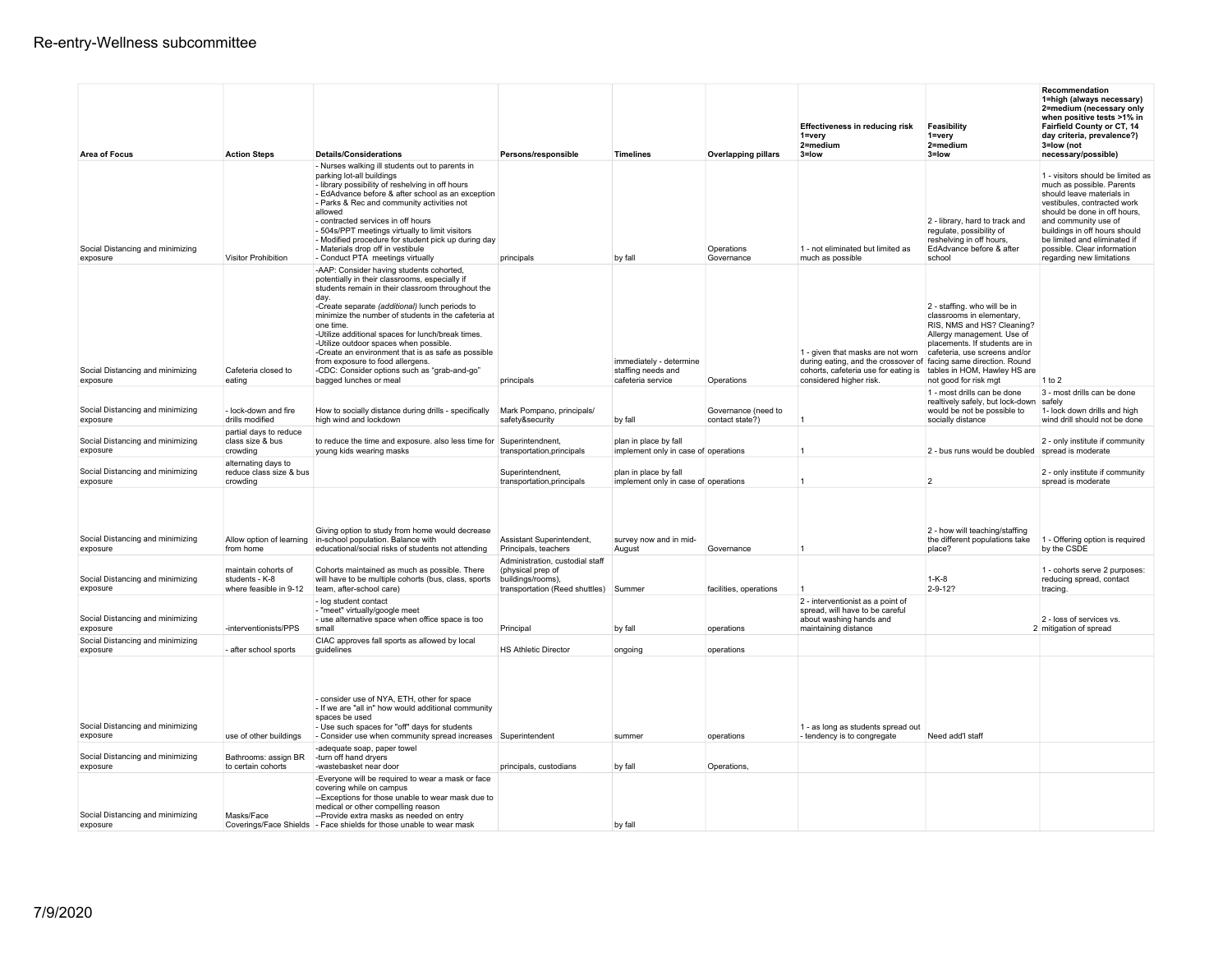| <b>Area of Focus</b>                 | <b>Action Steps</b>                            | <b>Details/Considerations</b>                                                                                                                                                                                                                                                                                                                                                                                                                                                | Persons/responsible                                                                                                                          | <b>Timelines</b>                  | <b>Overlapping pillars</b>     | <b>Effectiveness in reducing risk</b><br>1=very<br>2=medium<br>3=low | Feasibility<br>1=very<br>2=medium<br>3=low       | Recommendation<br>1=high (always necessary)<br>2=medium (necessary only<br>when positive tests >1% in<br>Fairfield County or CT, 14<br>day criteria, prevalence?)<br>3=low (not<br>necessary/possible)                                                                                 |
|--------------------------------------|------------------------------------------------|------------------------------------------------------------------------------------------------------------------------------------------------------------------------------------------------------------------------------------------------------------------------------------------------------------------------------------------------------------------------------------------------------------------------------------------------------------------------------|----------------------------------------------------------------------------------------------------------------------------------------------|-----------------------------------|--------------------------------|----------------------------------------------------------------------|--------------------------------------------------|----------------------------------------------------------------------------------------------------------------------------------------------------------------------------------------------------------------------------------------------------------------------------------------|
| Social Distancing and minimizing     | teacher remains 6+ feet<br>if mask removed and | - masks should be worn by teachers as much as<br>possible, both as an example for students to<br>follow, but also to protect the students<br>- the CSDE allows for a mask to be removed to<br>teach; some form of shield should be used if mask<br>is removed<br>CSDE, p. 8 requirement. "Assess when face<br>shields may be appropriate however, face shields<br>alone are not a sufficient alternative to the wearing<br>of face masks for source control, but rather both | business office (PPE                                                                                                                         |                                   |                                |                                                                      |                                                  | 1 - teaching without a mask<br>poses an increased risk. There<br>needs to be additional                                                                                                                                                                                                |
| exposure                             | shielding is used                              | should be worn for additional protection".<br>- meetings should be virtual as much as possible, -                                                                                                                                                                                                                                                                                                                                                                            | purchasing), teachers                                                                                                                        | ongoing                           | Operations, governance 1       |                                                                      | 2-Access/availability                            | shielding if mask is removed                                                                                                                                                                                                                                                           |
| Social distancing                    | staff meetings and<br>lounge areas             | avoid congregation in break areas, especially for<br>eating, could be problematic (consider what is<br>known about adult spread)-                                                                                                                                                                                                                                                                                                                                            | staff                                                                                                                                        | ongoing                           | operations                     | $\overline{1}$                                                       | 1-2 for meetings<br>2-3 for break areas          |                                                                                                                                                                                                                                                                                        |
| hygiene practices                    | Proactive with<br>elementary                   | Lessons on handwashing and hygeine, mask<br>wearing                                                                                                                                                                                                                                                                                                                                                                                                                          | School Nurse                                                                                                                                 | First few days of school, ongoing |                                | $\overline{1}$                                                       | $\overline{1}$                                   | $\overline{1}$                                                                                                                                                                                                                                                                         |
|                                      | Posters in all buildings                       |                                                                                                                                                                                                                                                                                                                                                                                                                                                                              |                                                                                                                                              |                                   |                                | $\overline{1}$                                                       | $\mathbf{1}$                                     | $\overline{1}$                                                                                                                                                                                                                                                                         |
| hygiene practices                    | as proactive measures                          | handwashing, social distancing, mask wearing<br>- touchless soap<br>- paper towel dispensers<br>- trash cans near the door in all bathrooms<br>throughout the district<br>- touchless hand sanitzer stations at entry to every<br>building and in every classroom<br>- Touchless sinks<br>- SDE document for Summer School requires hand<br>sanitizer in every classroom - will this carry-over to                                                                           | admin                                                                                                                                        | summer/prior to opening           |                                |                                                                      |                                                  | 1 - hand sanitizer in every<br>room and at entrance/exit.<br>paper towel dispenser and<br>trash near door (see details -<br>all recommended). Scheduled<br>hand-washing during the day.<br>Need for quality product in<br>hand sanitizer. Supervision of<br>younger students with hand |
| <b>Hygiene Practices</b>             | Frequent handwashing                           | - Handwashing should be scheduled into the day                                                                                                                                                                                                                                                                                                                                                                                                                               | business office, facilities,                                                                                                                 | Summer                            | facilities, business office (1 |                                                                      |                                                  | sanitizer.                                                                                                                                                                                                                                                                             |
| <b>Hygiene Practices</b>             | Cough/sneeze etiquette wear a surgical mask    | - signage<br>- tissue availability<br>- touchless waste baskets<br>- hand sanitizer<br>- Reinforcing handwashing<br>- Request that students/staff who have a cough to                                                                                                                                                                                                                                                                                                        | business office, facilities, nurse summer                                                                                                    |                                   |                                | -1                                                                   | -1                                               | 1 - asking students/staff with a<br>residual cough to wear a<br>surgical mask as opposed to<br>cloth                                                                                                                                                                                   |
|                                      |                                                | - if a staff member tests positive are they using<br>their sick days?                                                                                                                                                                                                                                                                                                                                                                                                        |                                                                                                                                              |                                   |                                |                                                                      |                                                  |                                                                                                                                                                                                                                                                                        |
| monitoring and excluding for illness | Sick leave for staff                           | - If contact tracing requires staff to isolate, are they<br>using sick days?                                                                                                                                                                                                                                                                                                                                                                                                 | Human Resources                                                                                                                              | summer                            | Governance                     | $\overline{2}$                                                       | $\overline{2}$                                   |                                                                                                                                                                                                                                                                                        |
| Monitoring/excluding for illness     | <b>Attendance Monitoring</b>                   | - Attendance policies may need to be revised to<br>allow for absences without truancy.<br>- Designated staff should monitor attendance<br>patterns<br>- Clearly define absence (what differentiates<br>distance learning/homebound/ absent)?                                                                                                                                                                                                                                 | Nurse, office staff, Superintende By fall                                                                                                    |                                   | Governance                     |                                                                      |                                                  | 2 - state requirements for<br>attendance push for<br>attendance, yet we want to<br>encourage students to stay<br>home when ill                                                                                                                                                         |
|                                      |                                                | - Needs to be coordinated with HD.                                                                                                                                                                                                                                                                                                                                                                                                                                           |                                                                                                                                              |                                   |                                |                                                                      |                                                  |                                                                                                                                                                                                                                                                                        |
| Monitoring/excluding for illness     | <b>Testing/Contact Tracing</b>                 | - School nurse is trusted.<br>- Possibility of using librarians.                                                                                                                                                                                                                                                                                                                                                                                                             | Will there be a district contact? By fall                                                                                                    |                                   |                                |                                                                      |                                                  |                                                                                                                                                                                                                                                                                        |
| Monitoring/excluding for illness     | <b>Testing/Contact Tracing</b>                 | SBHC may be able to provide testing for COVID<br>- SBHC will provide immunizations                                                                                                                                                                                                                                                                                                                                                                                           | Nurse                                                                                                                                        | by fall                           | governance                     |                                                                      |                                                  |                                                                                                                                                                                                                                                                                        |
|                                      |                                                | - daily student screening takes place at home and<br>is responsibility of parent/quardian<br>- all staff remain vigilant for illness and refer<br>student to school nurse for further assessment<br>- provide thermometers to families<br>- use of app for staff and students to log screening<br>results                                                                                                                                                                    | business office - purchase of<br>thermometers for families<br>purchase of app for district<br>parent, teacher, paraeducator,<br>school nurse |                                   |                                |                                                                      | Self Check List? (Bethel, Fairfield)             |                                                                                                                                                                                                                                                                                        |
| Monitoring/excluding for illness     | Daily health screening                         |                                                                                                                                                                                                                                                                                                                                                                                                                                                                              |                                                                                                                                              | by fall                           | governance                     | 2 - compliance                                                       |                                                  | 1 - mass screening in schools<br>is not highly effective (given<br>false positives/negatives as<br>well as lower frequency of<br>fever in pediatric population),<br>but should be part of an at-                                                                                       |
| Monitoring/excluding for illness     | temperature                                    | touchless thermometer                                                                                                                                                                                                                                                                                                                                                                                                                                                        |                                                                                                                                              |                                   |                                | $\mathcal{P}$                                                        | 2 (depending on # of students) home daily screen |                                                                                                                                                                                                                                                                                        |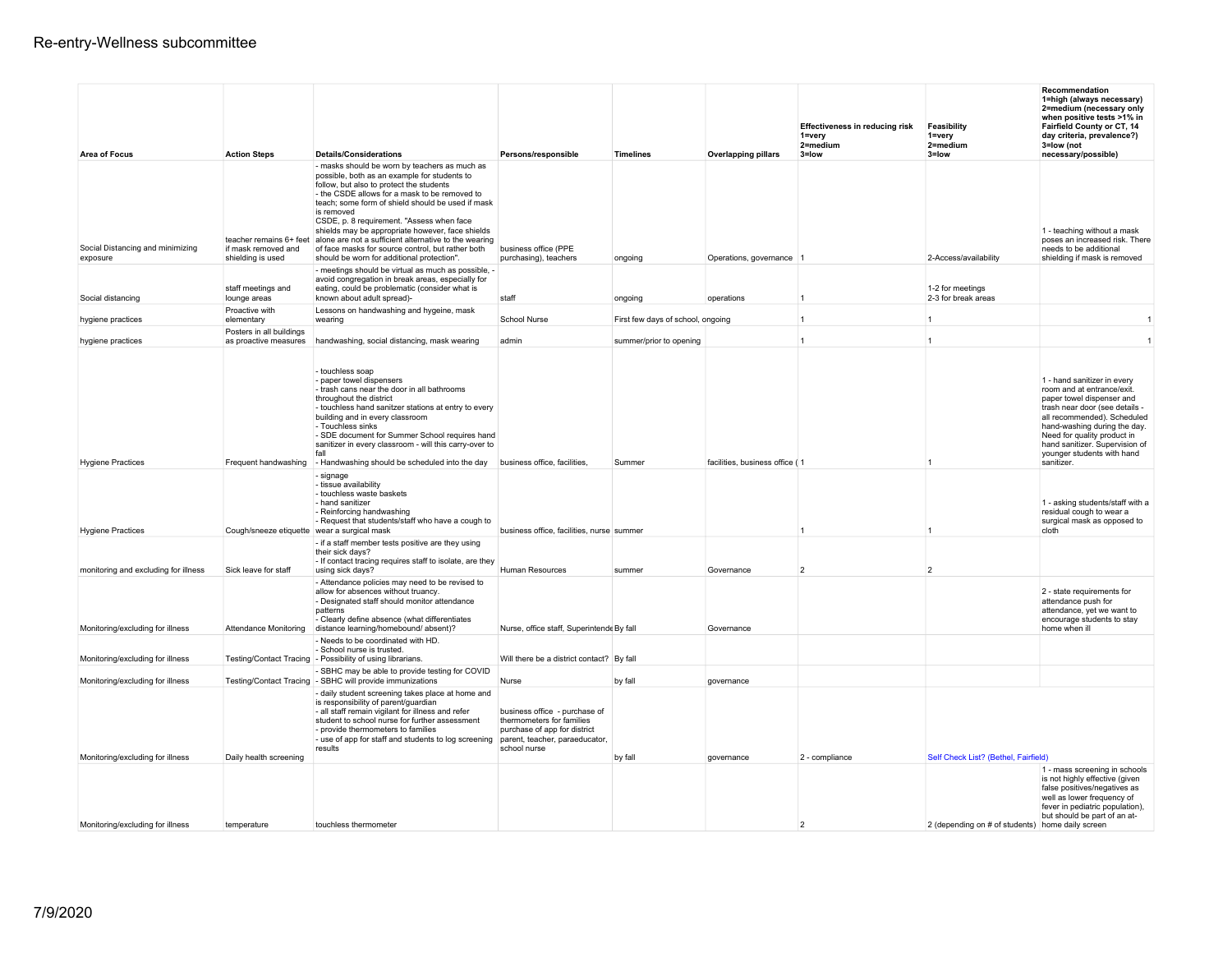| <b>Area of Focus</b>             | <b>Action Steps</b>                                                                                          | <b>Details/Considerations</b>                                                                                                                                                                                                                                                                                                                                                                                                                                                                                                                                                                                                                                                                                                                                                                                                                                                                                                                                                                                                                                                                                                                                 | Persons/responsible         | <b>Timelines</b>                               | <b>Overlapping pillars</b> | <b>Effectiveness in reducing risk</b><br>1=very<br>2=medium<br>$3 =$ low | Feasibility<br>1=very<br>2=medium<br>$3 =$ low | Recommendation<br>1=high (always necessary)<br>2=medium (necessary only<br>when positive tests >1% in<br>Fairfield County or CT, 14<br>day criteria, prevalence?)<br>3=low (not<br>necessary/possible) |
|----------------------------------|--------------------------------------------------------------------------------------------------------------|---------------------------------------------------------------------------------------------------------------------------------------------------------------------------------------------------------------------------------------------------------------------------------------------------------------------------------------------------------------------------------------------------------------------------------------------------------------------------------------------------------------------------------------------------------------------------------------------------------------------------------------------------------------------------------------------------------------------------------------------------------------------------------------------------------------------------------------------------------------------------------------------------------------------------------------------------------------------------------------------------------------------------------------------------------------------------------------------------------------------------------------------------------------|-----------------------------|------------------------------------------------|----------------------------|--------------------------------------------------------------------------|------------------------------------------------|--------------------------------------------------------------------------------------------------------------------------------------------------------------------------------------------------------|
| Monitoring/excluding for illness | cough/respiratory<br>symptoms                                                                                | students/staff - possibility of using an app                                                                                                                                                                                                                                                                                                                                                                                                                                                                                                                                                                                                                                                                                                                                                                                                                                                                                                                                                                                                                                                                                                                  |                             |                                                |                            |                                                                          | 1 (needs protocol &<br>communication)          | 1 - monitoring should be part<br>of an at-home daily screen.<br>Use of an app to prompt<br>parents and staff                                                                                           |
| Monitoring/excluding for illness | - in school                                                                                                  | room for student to be isolated if symptoms id at<br>school (Hawley, Middle Gate lack space for this in<br>Health Office).                                                                                                                                                                                                                                                                                                                                                                                                                                                                                                                                                                                                                                                                                                                                                                                                                                                                                                                                                                                                                                    | school nurse, facilities    | plan for isolation room<br>immediately         | facilities                 |                                                                          |                                                |                                                                                                                                                                                                        |
| Monitoring/excluding for illness | Exclude students/staff<br>- with temperature of<br>100.4<br>- other symptoms of<br>illness                   | - requirement for a medical exam to return to<br>school?<br>According to CDC, 2 negative tests in a row<br>spread out over 24 hours to ensure<br>wellness/doctor's note? Information varies if you<br>had it vs. if you think you had it. As well as adults<br>vs. children.                                                                                                                                                                                                                                                                                                                                                                                                                                                                                                                                                                                                                                                                                                                                                                                                                                                                                  | Parent, staff, school nurse | defined by fall                                | Governance, operations 1   |                                                                          |                                                |                                                                                                                                                                                                        |
| Cleaning and Materials Handling  | Avoid material sharing,<br>materials and storage<br>for materials within<br>classroom, cleaned<br>regularly. | art, physical education, music, computers, tech ed,<br>library etc.<br>- each student would need their own classroom<br>materials, no more community sharing of markers,<br>etc. (Page 37 of CT Reopening Plan)<br>- each student assigned their own computer<br>keyboard sleeve<br>- Provide physical education through a<br>combination of in-classroom instruction and<br>activities tailored according to available spaces,<br>restrictions on gatherings, and use of shared<br>equipment (Page 36 of CT Reopening Plan - P.E.)<br>Page 20 of CT Reopening Plan - Develop<br>protocols to minimize the need to have multiple<br>students sharing high touch materials to the extent<br>possible. Plan in advance by determining if<br>additional supplies<br>are necessary. These materials include, but are<br>not limited to books, computers, calculators,<br>writing utensils, computer keyboards/headphones,<br>students have their own and art supplies. • Appropriately clean, disinfect, or<br>sanitize materials at the end of each school day,<br>consistent with CDC quidelines.<br>- Consider individual sleeve for each students<br>keyboard |                             |                                                |                            |                                                                          |                                                |                                                                                                                                                                                                        |
| Cleaning and Materials Handling  | -Library                                                                                                     | art, physical education, music, computers, tech ed,<br>library etc.<br>- each student would need their own classroom<br>materials, no more community sharing of markers,<br>etc. (Page 37 of CT Reopening Plan)<br>- each student assigned their own computer<br>keyboard sleeve<br>- Provide physical education through a<br>combination of in-classroom instruction and<br>activities tailored according to available spaces,<br>restrictions on gatherings, and use of shared<br>equipment (Page 36 of CT Reopening Plan - P.E.)<br>Page 20 of CT Reopening Plan - Develop<br>protocols to minimize the need to have multiple<br>students sharing high touch materials to the extent<br>possible. Plan in advance by determining if<br>additional supplies<br>are necessary. These materials include, but are<br>not limited to books, computers, calculators,<br>writing utensils, computer keyboards/headphones,<br>and art supplies. • Appropriately clean, disinfect, or<br>sanitize materials at the end of each school day,<br>consistent with CDC guidelines.<br>--Consider individual sleeve for each students<br>keyboard                         | Librarian                   | find space to quarantine<br>books to disinfect | facilities                 |                                                                          |                                                | 2 - library and other specials<br>serve an important part of<br>student learning. The library<br>should only be closed if<br>community spread is<br>moderate.                                          |
| Cleaning and Materials Handling  | - more frequent surface<br>cleaning                                                                          | playground surfaces, bathroom, cafeteria, classroon Facilities                                                                                                                                                                                                                                                                                                                                                                                                                                                                                                                                                                                                                                                                                                                                                                                                                                                                                                                                                                                                                                                                                                |                             |                                                |                            | 1 (playground maybe less)                                                | 1 with more staff needed                       |                                                                                                                                                                                                        |
| Cleaning and Materials Handling  |                                                                                                              | touch points multiple times a day                                                                                                                                                                                                                                                                                                                                                                                                                                                                                                                                                                                                                                                                                                                                                                                                                                                                                                                                                                                                                                                                                                                             |                             |                                                |                            | $\overline{1}$                                                           | 1 with more staff needed                       |                                                                                                                                                                                                        |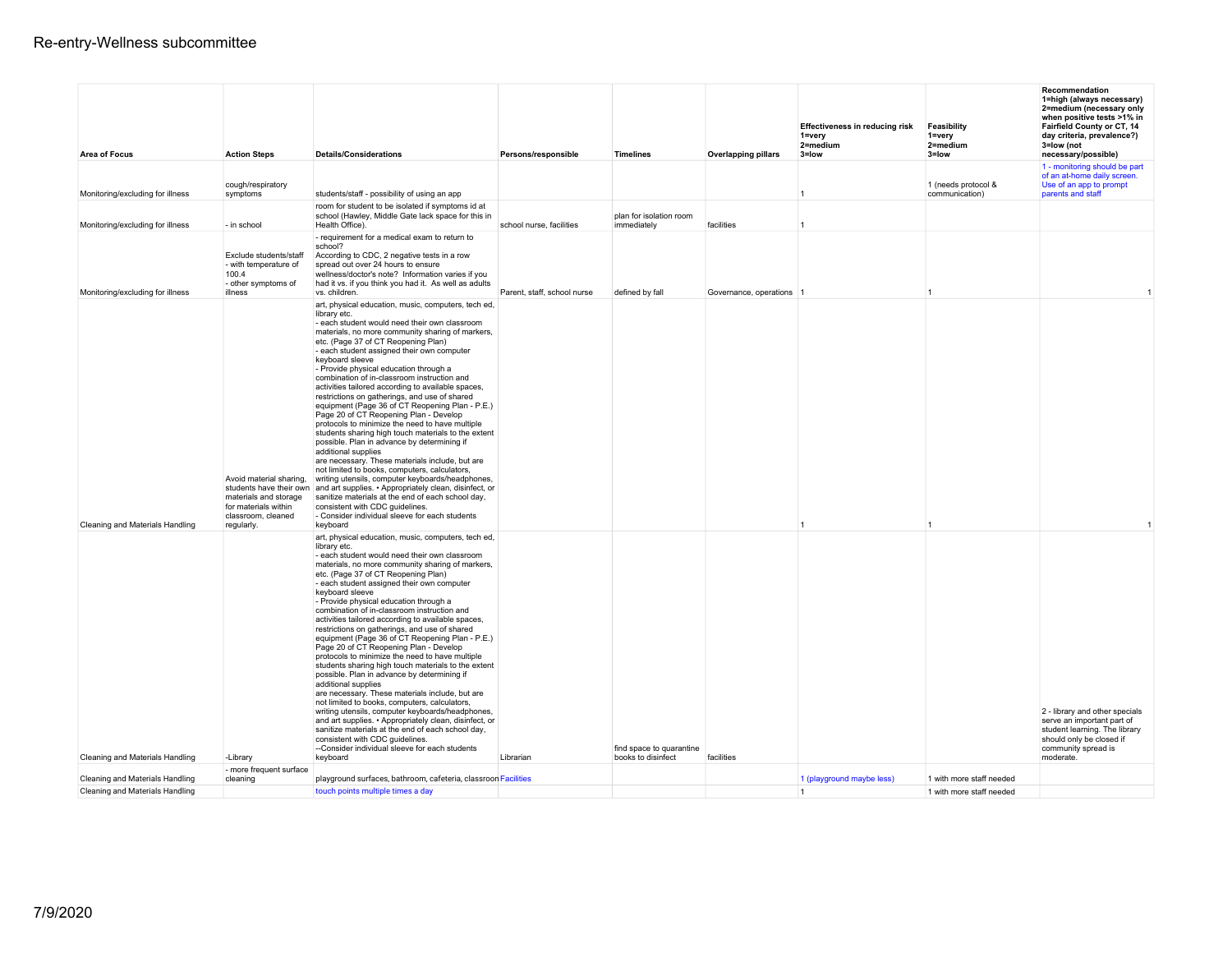| Area of Focus                   | <b>Action Steps</b>                                                                                                                                                                                                                                                                                                                                                                             | <b>Details/Considerations</b>                                                                                                                                                                                                                                                                                                                                                                                                                                                                                                                                                                                                                                           | Persons/responsible          | <b>Timelines</b>                               | <b>Overlapping pillars</b> | Effectiveness in reducing risk<br>1=very<br>2=medium<br>3=low | Feasibility<br>1=very<br>2=medium<br>$3 =$ low                                               | Recommendation<br>1=high (always necessary)<br>2=medium (necessary only<br>when positive tests >1% in<br>Fairfield County or CT, 14<br>day criteria, prevalence?)<br>3=low (not<br>necessary/possible) |
|---------------------------------|-------------------------------------------------------------------------------------------------------------------------------------------------------------------------------------------------------------------------------------------------------------------------------------------------------------------------------------------------------------------------------------------------|-------------------------------------------------------------------------------------------------------------------------------------------------------------------------------------------------------------------------------------------------------------------------------------------------------------------------------------------------------------------------------------------------------------------------------------------------------------------------------------------------------------------------------------------------------------------------------------------------------------------------------------------------------------------------|------------------------------|------------------------------------------------|----------------------------|---------------------------------------------------------------|----------------------------------------------------------------------------------------------|--------------------------------------------------------------------------------------------------------------------------------------------------------------------------------------------------------|
|                                 |                                                                                                                                                                                                                                                                                                                                                                                                 | Page 18 of CT Reopening Plan - Provide adequate                                                                                                                                                                                                                                                                                                                                                                                                                                                                                                                                                                                                                         |                              |                                                |                            |                                                               |                                                                                              |                                                                                                                                                                                                        |
| Cleaning and Materials Handling | provide teachers and<br>staff with materials for<br>their office/classroom.                                                                                                                                                                                                                                                                                                                     | supplies, including soap, hand sanitizer with at<br>least 60% ethyl<br>alcohol or 70% isopropyl alcohol (for staff and<br>older students who can safely use<br>hand sanitizer), paper towels, tissues, EPA<br>approved disinfectant wipes, cloth face coverings<br>(as<br>feasible), and no-touch/foot-pedal trash cans.                                                                                                                                                                                                                                                                                                                                                |                              |                                                |                            | $\mathbf{1}$                                                  | 1 with more staff needed                                                                     | $\overline{1}$                                                                                                                                                                                         |
| Cleaning and Materials Handling | - use of "fumigation"<br>with hypochlorite (not<br>recommended)                                                                                                                                                                                                                                                                                                                                 | as seen in other countries - WHO recently advised<br>against                                                                                                                                                                                                                                                                                                                                                                                                                                                                                                                                                                                                            |                              |                                                |                            | 2 (risk of chemical exposure)                                 | $\overline{2}$                                                                               |                                                                                                                                                                                                        |
| Cleaning and Materials Handling | -accountability                                                                                                                                                                                                                                                                                                                                                                                 | logs signed with date and time each time an area<br>is cleaned                                                                                                                                                                                                                                                                                                                                                                                                                                                                                                                                                                                                          |                              | ongoing                                        |                            | 1                                                             | 1 with more staff needed                                                                     |                                                                                                                                                                                                        |
|                                 |                                                                                                                                                                                                                                                                                                                                                                                                 | Page 12 of CT Reopening Plan<br>-Consider delaying cleaning when school is not in<br>session such as over the weekend.<br>when possible and particularly if there is a<br>suspected case, to allow for passive<br>decontamination. For example, schedule deep<br>cleanings on weekends for Sunday,<br>not on Friday afternoon immediately after students                                                                                                                                                                                                                                                                                                                |                              |                                                |                            |                                                               |                                                                                              |                                                                                                                                                                                                        |
| Cleaning and Materials Handling | -deep cleaning days                                                                                                                                                                                                                                                                                                                                                                             | and staff leave.                                                                                                                                                                                                                                                                                                                                                                                                                                                                                                                                                                                                                                                        | Facilities                   | ongoing                                        |                            | $\overline{1}$                                                | 1 with more staff needed                                                                     | $\overline{2}$                                                                                                                                                                                         |
| water/ventilation/building      |                                                                                                                                                                                                                                                                                                                                                                                                 | Need for air purifier for windowless rooms?                                                                                                                                                                                                                                                                                                                                                                                                                                                                                                                                                                                                                             | Facilities                   |                                                |                            |                                                               |                                                                                              |                                                                                                                                                                                                        |
| Water/ventilation/building      | -Touchless<br>Entrance/exit to<br>Building                                                                                                                                                                                                                                                                                                                                                      | How to keep these door handles clean, clean them<br>throughout the day, specifically after arrival when<br>doors will be closed.                                                                                                                                                                                                                                                                                                                                                                                                                                                                                                                                        | Facilities                   | Summer/prior to opening facilities             |                            |                                                               | ? - security issues, electronic<br>openers.cost                                              |                                                                                                                                                                                                        |
| water/ventilation/building      | Physical building<br>checks/inspectios prior<br>to opening                                                                                                                                                                                                                                                                                                                                      | check ventilation, check to make sure all high<br>touch areas are accounted for                                                                                                                                                                                                                                                                                                                                                                                                                                                                                                                                                                                         |                              | summer/prior to opening                        |                            | 1                                                             |                                                                                              |                                                                                                                                                                                                        |
| water/ventilation/building      | Keeping doorknobs<br>clean by leaving doors<br>open                                                                                                                                                                                                                                                                                                                                             | doors to classrooms - keeping doors closed for<br>safety or open for cleanliness?                                                                                                                                                                                                                                                                                                                                                                                                                                                                                                                                                                                       | facilities                   | prior to opening                               | operations/facilities      | $\mathbf{1}$                                                  | ? - security issues, electronic<br>openers                                                   |                                                                                                                                                                                                        |
| water/ventilation/building      | Air Quality - Increase<br>Humidity, fresh air                                                                                                                                                                                                                                                                                                                                                   | Page 9 of CT reopening plan: refresh stale air by<br>reopening windows (concerns that this could throw<br>off our HVAC systems. Also security)                                                                                                                                                                                                                                                                                                                                                                                                                                                                                                                          | operations/facilities        | prior to opening                               | operations/facilities      | $\overline{2}$                                                | consult with operations and<br>security                                                      | $\overline{1}$                                                                                                                                                                                         |
| water/ventilation/building      | Air Quality - Increase<br>Humidity, fresh air                                                                                                                                                                                                                                                                                                                                                   | page 10 of CT reopening plan: For facilities with<br>central ventilation systems, increase ventilation<br>rates and increase<br>the percentage of outdoor air that circulates into<br>the system where possible. For<br>facilities where a central ventilation system is not<br>used, window air conditioning units<br>should be adjusted to maximize fresh air intake<br>into the system, blower fans should<br>be set on low speed and pointed away from room<br>occupants to the extent possible.<br>Increasing humidity as a mitigation strategy has<br>been suggested, but not enough is known (see<br>ASHRAE position document on Airborn Infectious<br>Diseases) | operations/facilities        | prior to opening                               | operations/facilities      |                                                               | consult with operations and<br>security                                                      | $\overline{1}$                                                                                                                                                                                         |
|                                 |                                                                                                                                                                                                                                                                                                                                                                                                 | Monitor to ensure face masks and distancing.                                                                                                                                                                                                                                                                                                                                                                                                                                                                                                                                                                                                                            |                              |                                                |                            |                                                               |                                                                                              |                                                                                                                                                                                                        |
| Transportation                  | bus monitor                                                                                                                                                                                                                                                                                                                                                                                     | Assigned seating will help reduce cohort size -<br>CSDE encourages monitor for elementary age                                                                                                                                                                                                                                                                                                                                                                                                                                                                                                                                                                           | transportation/HR for hiring | prior to opening                               | operations                 |                                                               | 1 if budget has room to pay for<br>additonal staff and training                              | $\overline{1}$                                                                                                                                                                                         |
|                                 | Maintaining cohorts of<br>students Passenger<br>density should be<br>significantly reduced<br>when there is moderate<br>spread, because<br>schools will be<br>employing remote<br>blended learning when<br>in this status. Bus<br>passengers<br>should be spaced with<br>family members sitting<br>together and non-family<br>members should be<br>spaced 6 feet apart<br>utilizing alternating | - bus consideration (transfer of Reed students<br>increases # of contacts) concern of mixing                                                                                                                                                                                                                                                                                                                                                                                                                                                                                                                                                                            |                              | prior to opening                               |                            |                                                               | 1Using the CDC definition of a<br>contact, a cohort on a bus<br>could be limited by assigned |                                                                                                                                                                                                        |
| Transportation                  | diagonal seating.                                                                                                                                                                                                                                                                                                                                                                               | classroom cohorts                                                                                                                                                                                                                                                                                                                                                                                                                                                                                                                                                                                                                                                       | operations                   | plan for when moderate c operations/facilities |                            | -1                                                            | seating                                                                                      | $\overline{1}$                                                                                                                                                                                         |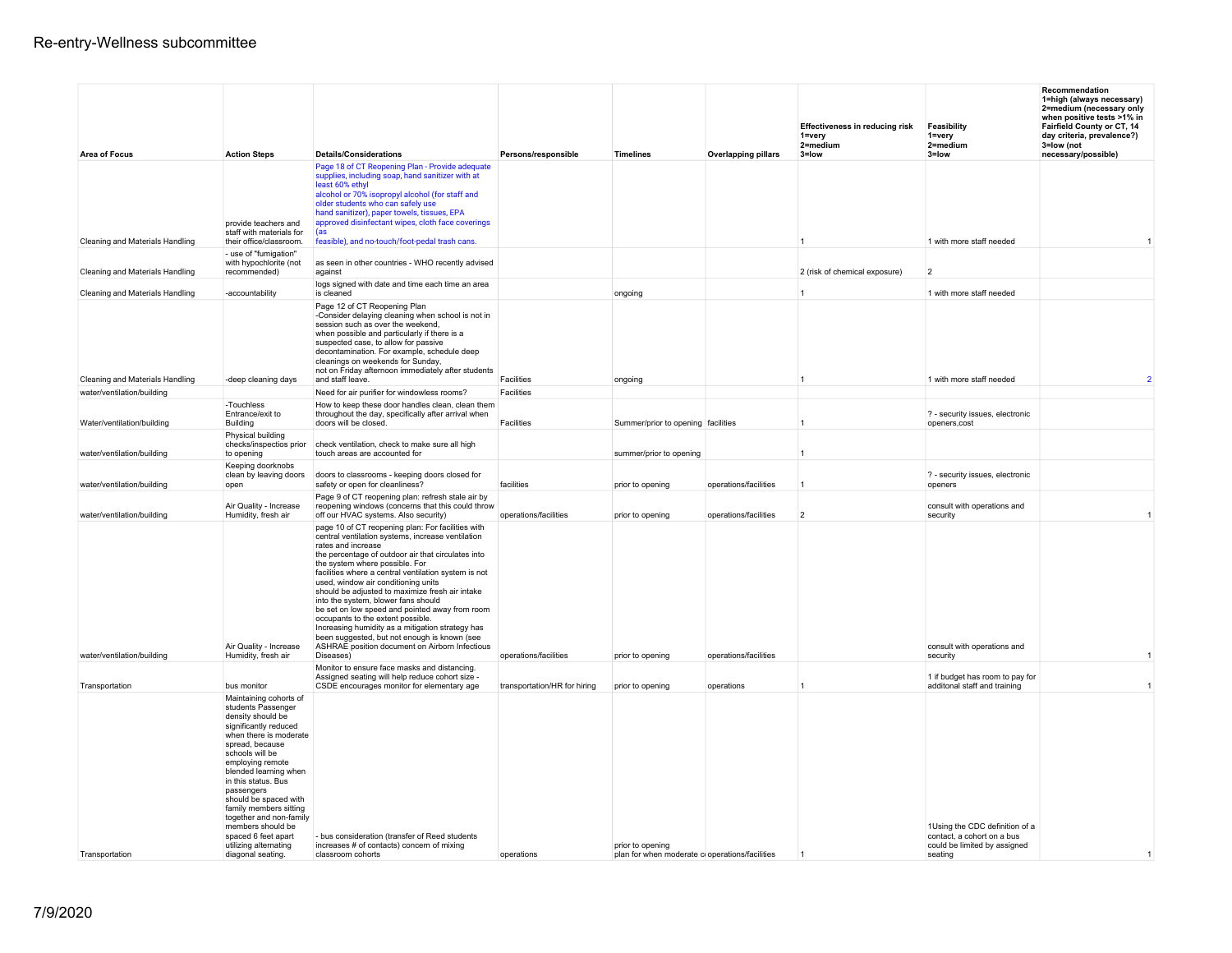| Area of Focus                      | <b>Action Steps</b>                                                                                                                                                                                                                                                                                                                                                                                                                    | <b>Details/Considerations</b>                                                                                                                                                                                                                                                                                                                                                          | Persons/responsible                               | <b>Timelines</b>                                                 | <b>Overlapping pillars</b> | <b>Effectiveness in reducing risk</b><br>1=very<br>2=medium<br>$3 =$ low       | Feasibility<br>$1 = \text{very}$<br>2=medium<br>$3 =$ low | Recommendation<br>1=high (always necessary)<br>2=medium (necessary only<br>when positive tests >1% in<br>Fairfield County or CT, 14<br>day criteria, prevalence?)<br>3=low (not<br>necessary/possible) |
|------------------------------------|----------------------------------------------------------------------------------------------------------------------------------------------------------------------------------------------------------------------------------------------------------------------------------------------------------------------------------------------------------------------------------------------------------------------------------------|----------------------------------------------------------------------------------------------------------------------------------------------------------------------------------------------------------------------------------------------------------------------------------------------------------------------------------------------------------------------------------------|---------------------------------------------------|------------------------------------------------------------------|----------------------------|--------------------------------------------------------------------------------|-----------------------------------------------------------|--------------------------------------------------------------------------------------------------------------------------------------------------------------------------------------------------------|
| Transportation                     | - Transportation                                                                                                                                                                                                                                                                                                                                                                                                                       | - bus consideration (transfer of Reed students<br>increases # of contacts)                                                                                                                                                                                                                                                                                                             | <b>Operations</b>                                 |                                                                  |                            | 1                                                                              | $\overline{2}$                                            | $\mathbf{1}$                                                                                                                                                                                           |
| Transportation                     | encouraging alternative<br>transportation                                                                                                                                                                                                                                                                                                                                                                                              | need for more traffic conrtrol. PD, bell times                                                                                                                                                                                                                                                                                                                                         |                                                   | prior to opening                                                 | operations, governance     | $\vert$ 1                                                                      | $\overline{2}$                                            | $\mathbf{1}$                                                                                                                                                                                           |
| Protecting vulnerable populations  | homebound instruction                                                                                                                                                                                                                                                                                                                                                                                                                  | medical documentation required for student                                                                                                                                                                                                                                                                                                                                             | Deb/Sonia/Principals                              | prior to opening                                                 |                            | 1                                                                              | $\mathbf{1}$                                              | $\overline{1}$                                                                                                                                                                                         |
|                                    | Encourage staff<br>members and teachers<br>with concerns about<br>individual risk factors to<br>talk<br>to their healthcare<br>provider to assess their<br>risk for working in an<br>environment where<br>social<br>distancing might be                                                                                                                                                                                                | students or staff members with at risk family                                                                                                                                                                                                                                                                                                                                          |                                                   |                                                                  |                            |                                                                                |                                                           |                                                                                                                                                                                                        |
| Protecting vulnerable populations  | difficult to maintain.                                                                                                                                                                                                                                                                                                                                                                                                                 | members                                                                                                                                                                                                                                                                                                                                                                                | HR/union?                                         | prior to opening                                                 |                            |                                                                                | $\overline{2}$                                            |                                                                                                                                                                                                        |
|                                    | • Review and consider<br>revising policies and<br>procedures related to<br>student and<br>employee absences to<br>ensure that policies do<br>not incentivize coming<br>into school<br>even if sick (e.g.<br>"perfect attendance"<br>policies).<br>• Work with board<br>counsel to properly<br>apply and communicate<br>any applicable leaves<br>available for employees<br>should they become<br>sick, or have to<br>quarantine due to |                                                                                                                                                                                                                                                                                                                                                                                        |                                                   |                                                                  |                            |                                                                                |                                                           |                                                                                                                                                                                                        |
| Protecting vulnerable populations  |                                                                                                                                                                                                                                                                                                                                                                                                                                        | exposure to COVID-19. what about at risk staff members? (60+, hypertensic HR/union?                                                                                                                                                                                                                                                                                                    |                                                   | prior to opening                                                 |                            |                                                                                | $\overline{2}$                                            |                                                                                                                                                                                                        |
| Support mental health and wellness | Minute meetings                                                                                                                                                                                                                                                                                                                                                                                                                        | check in (in hallway or cafe) with each student with<br>predetermined questions 2-4 minutes each.<br>identify students that require connection and<br>provide small group or individual work to build<br>connection                                                                                                                                                                    | Counselor/Social Worker                           | return to school and any<br>other possible transition<br>periods | <b>SEL</b>                 | n/a for covid risk, would be<br>effective in identifying mental<br>health risk | $\overline{1}$                                            |                                                                                                                                                                                                        |
| Support mental health and wellness | Normalize mask<br>wearing and seeing<br>people in masks for<br>younger kids                                                                                                                                                                                                                                                                                                                                                            | while this might seem tough for kids we can start<br>to normalize it well before going back and then<br>once we return: posters, staff as role models,<br>newsletters, pictures, letter to families with advice<br>how to practice mask wearing (Bethel's letter to<br>families or even send home some of these https:<br>//www.autismlittlelearners<br>com/search/label/COVID-19?m=1) | Admin                                             | summer/ongoing                                                   | SEL/governance             | $\overline{1}$                                                                 | $\overline{1}$                                            | $\mathbf{1}$                                                                                                                                                                                           |
|                                    |                                                                                                                                                                                                                                                                                                                                                                                                                                        | district social worker, mental health leave, EAP                                                                                                                                                                                                                                                                                                                                       |                                                   |                                                                  |                            |                                                                                |                                                           |                                                                                                                                                                                                        |
| Support mental health and wellness | mental health support<br>for staff                                                                                                                                                                                                                                                                                                                                                                                                     | programs clearly and readily available, put<br>brochure in staff mailboxes                                                                                                                                                                                                                                                                                                             | District social workers (would<br>need to employ) | prior to opening                                                 | <b>SEL</b>                 | n/a for covid but would provide<br>mental health risk reduction                | would require funding                                     |                                                                                                                                                                                                        |
| Support mental health and wellness | Students requiring<br>emotional regulation<br>might not be covid<br>related but we have<br>many students with this<br>struggle                                                                                                                                                                                                                                                                                                         | Calm down/quiet space typically is difficult to not<br>have close proximity to student. if student is<br>exhibiting unsafe behaviors then what? new<br>procedures for students in crisis.                                                                                                                                                                                              |                                                   |                                                                  | <b>SEL</b>                 | $\overline{1}$                                                                 | $\overline{2}$                                            | $\overline{1}$                                                                                                                                                                                         |
|                                    | Clear<br>information/training on                                                                                                                                                                                                                                                                                                                                                                                                       | If guidelines for opening/closing are clear, the                                                                                                                                                                                                                                                                                                                                       |                                                   |                                                                  |                            |                                                                                |                                                           |                                                                                                                                                                                                        |
| COVID19 program coordinator        | new protocols                                                                                                                                                                                                                                                                                                                                                                                                                          | controversy over decisions will be less                                                                                                                                                                                                                                                                                                                                                | superintendent                                    | prior to opening                                                 | governance                 | $\overline{1}$                                                                 | $\mathbf{1}$                                              | $\overline{1}$                                                                                                                                                                                         |
| COVID19 program coordinator        | Clear guidelines for re-<br>open/close                                                                                                                                                                                                                                                                                                                                                                                                 | If quidelines for opening/closing are clear, the<br>controversy over decisions will be less                                                                                                                                                                                                                                                                                            | superintendent                                    | prior to opening                                                 | governance                 | $\overline{1}$                                                                 | $\overline{1}$                                            | $\mathbf{1}$                                                                                                                                                                                           |
| COVID19 program coordinator        | Website updates                                                                                                                                                                                                                                                                                                                                                                                                                        | risks listed, guidelines listed, person to contact if<br>violations are noticed                                                                                                                                                                                                                                                                                                        | superintendent                                    | ongoing                                                          | governance                 | $\overline{2}$                                                                 | $\overline{1}$                                            | $\overline{1}$                                                                                                                                                                                         |
| COVID19 program coordinator        | Community forums                                                                                                                                                                                                                                                                                                                                                                                                                       | parents and staff have questions and need their<br>voices heard to feel safe and in a pandemic                                                                                                                                                                                                                                                                                         |                                                   |                                                                  |                            | $\overline{1}$                                                                 | $\mathbf{1}$                                              | $\overline{1}$                                                                                                                                                                                         |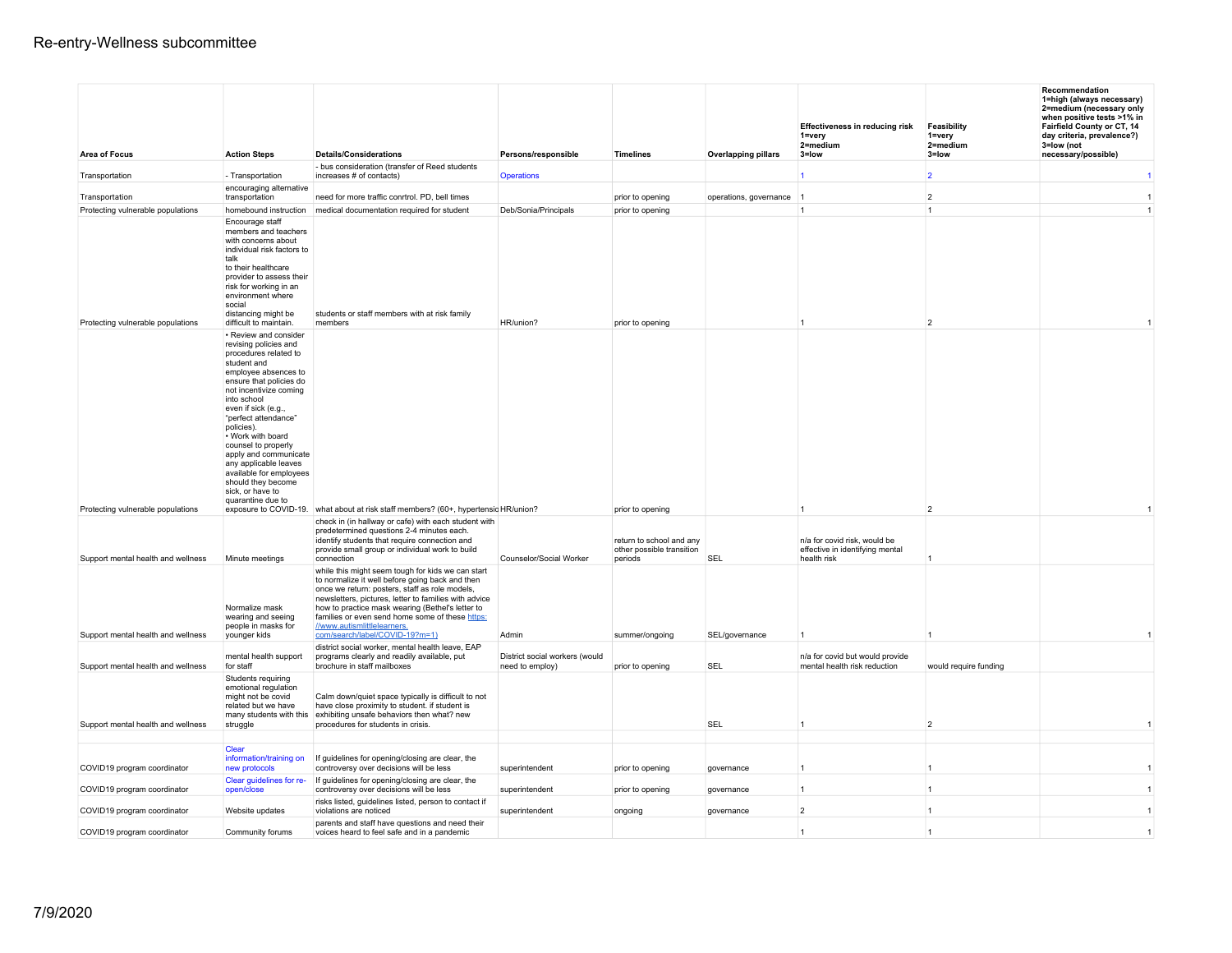|                                                            |                                                                                                                       |                                                                                                                                                                                                                                                                                                                                                                                                                                                                            |                                                                                                   |                                                                          |                                                   | <b>Effectiveness in reducing risk</b><br>1=verv<br>2=medium                                     | Feasibility<br>1=verv<br>2=medium                                                                                                    | Recommendation<br>1=high (always necessary)<br>2=medium (necessary only<br>when positive tests >1% in<br>Fairfield County or CT, 14<br>day criteria, prevalence?)<br>3=low (not |
|------------------------------------------------------------|-----------------------------------------------------------------------------------------------------------------------|----------------------------------------------------------------------------------------------------------------------------------------------------------------------------------------------------------------------------------------------------------------------------------------------------------------------------------------------------------------------------------------------------------------------------------------------------------------------------|---------------------------------------------------------------------------------------------------|--------------------------------------------------------------------------|---------------------------------------------------|-------------------------------------------------------------------------------------------------|--------------------------------------------------------------------------------------------------------------------------------------|---------------------------------------------------------------------------------------------------------------------------------------------------------------------------------|
| <b>Area of Focus</b>                                       | <b>Action Steps</b>                                                                                                   | <b>Details/Considerations</b>                                                                                                                                                                                                                                                                                                                                                                                                                                              | Persons/responsible                                                                               | <b>Timelines</b>                                                         | <b>Overlapping pillars</b>                        | 3=low                                                                                           | $3 =$ low<br>2 - would be very time<br>consuming to go through each<br>policy effected. Legal concern<br>but not an effective way to | necessary/possible)<br>Could a blanket statement be<br>added re ReEntry Plan<br>quidelines will take<br>precedence over existing                                                |
| ?                                                          | reviewed                                                                                                              | BOE policies need to be homeschooling, attendance, visitors, cleaning,<br>staff                                                                                                                                                                                                                                                                                                                                                                                            | central office and union                                                                          |                                                                          | Governance                                        | $\overline{2}$                                                                                  | communicate to the<br>community                                                                                                      | policy in regard to Covid<br>management?                                                                                                                                        |
| COVID19 program coordinator                                | same messages to all<br>buildings                                                                                     | policies and quidelines from central office re: mask<br>wearing and staff being role models for following<br>protocols                                                                                                                                                                                                                                                                                                                                                     | central office and union                                                                          |                                                                          | Governance                                        | $\mathbf{1}$                                                                                    | -1.                                                                                                                                  | $\mathbf{1}$                                                                                                                                                                    |
|                                                            | Training for staff prior to                                                                                           |                                                                                                                                                                                                                                                                                                                                                                                                                                                                            |                                                                                                   | begin immediately<br>preparing materials for<br>training (Janice Gabriel |                                                   |                                                                                                 |                                                                                                                                      |                                                                                                                                                                                 |
| COVID19 program coordinator<br>COVID19 program coordinator | 1st day<br>COVID Compliance<br>Liaison                                                                                | Safe Schools plus in person<br>Appointed by Superintendent - public face<br>(administrative clout vs medical knowledge)                                                                                                                                                                                                                                                                                                                                                    | nursing plus central office<br>central office                                                     | available to assist)                                                     | governance                                        | 1<br>1 - required by CSDE                                                                       | $\mathbf{1}$<br>$\mathbf{1}$                                                                                                         | $\overline{1}$<br>1 - required                                                                                                                                                  |
| COVID19 program coordinator                                | District "policies"<br>instead of "quidelines"                                                                        | to make sure the message is clear                                                                                                                                                                                                                                                                                                                                                                                                                                          |                                                                                                   |                                                                          |                                                   | $2 -$                                                                                           | $\overline{2}$                                                                                                                       |                                                                                                                                                                                 |
| COVID19 program coordinator                                | Health and Safety point<br>person                                                                                     | each building has someone to go to at their<br>building level if they don't see policies followed or<br>feel uncomfortable                                                                                                                                                                                                                                                                                                                                                 | central office                                                                                    | summer/prior to opening                                                  |                                                   | $\mathbf{1}$                                                                                    | 1 - school nurse to building<br>administrator?                                                                                       |                                                                                                                                                                                 |
| COVID19 program coordinator                                | Need for a nurse in<br>Housatonic Waldorf?                                                                            | Not indicated in fall reopening guidelines                                                                                                                                                                                                                                                                                                                                                                                                                                 |                                                                                                   |                                                                          |                                                   | <b>NA</b>                                                                                       |                                                                                                                                      |                                                                                                                                                                                 |
| COVID19 program coordinator                                | Define stages of<br>closing/opening                                                                                   | Long term: see COVID Local. org guidelines or<br>COVID19 dashborad<br>short term: what happens if there is a case in<br>school, in a family in the school                                                                                                                                                                                                                                                                                                                  | Nursing with Health Dir &<br>central office                                                       | begin to define immediate governance, operations                         |                                                   |                                                                                                 |                                                                                                                                      | 1-required                                                                                                                                                                      |
| COVID19 program coordinator                                | Contact tracing                                                                                                       | who will be diong this? very time consuming                                                                                                                                                                                                                                                                                                                                                                                                                                | Nursing with Health Dir &<br>central office                                                       | begin discussions<br>immediatley                                         | governance.                                       | 1                                                                                               |                                                                                                                                      | 1- required                                                                                                                                                                     |
| COVID19 program coordinator                                | Will student/staff be<br>required to show<br>negative COVID test<br>when returning if they<br>have symptoms?          | (part of contact tracing decisions)                                                                                                                                                                                                                                                                                                                                                                                                                                        |                                                                                                   |                                                                          |                                                   |                                                                                                 |                                                                                                                                      |                                                                                                                                                                                 |
| PPE                                                        | <b>Face coverings</b>                                                                                                 | face masks, shields, if so, who?, recommended vs. Nursing -education, Central<br>required-exceptions to the rule? Who supplies?                                                                                                                                                                                                                                                                                                                                            | Office-compliance                                                                                 | if we are supplying -                                                    | need to order sufficient # governance, operations |                                                                                                 |                                                                                                                                      | 1 - required                                                                                                                                                                    |
|                                                            |                                                                                                                       | If teacher is not wearing a mask will a shield help?                                                                                                                                                                                                                                                                                                                                                                                                                       |                                                                                                   |                                                                          |                                                   |                                                                                                 |                                                                                                                                      |                                                                                                                                                                                 |
| <b>NEW CONSIDERATIONS</b>                                  |                                                                                                                       |                                                                                                                                                                                                                                                                                                                                                                                                                                                                            |                                                                                                   |                                                                          |                                                   |                                                                                                 |                                                                                                                                      |                                                                                                                                                                                 |
| Transportation                                             | Maintaining cohorts                                                                                                   | When students from Reed transfer buses, they are<br>increasing the number of contacts. If the purpose<br>of cohorting is to pinpoint and contain spread, our<br>transportation cohorts make that more difficult. If<br>an elementary school has one case, it might lead<br>to Reed being closed as well as the elementary.<br>Similarly, if the high school has a case, the MS<br>might have to be closed as well. Assigned seating<br>would reduce complexity of tracing. |                                                                                                   |                                                                          |                                                   | 1 - if bus tiers were limited to one<br>school, then closures could be<br>limited to one school | 3 - would require 4 tiers of<br>buses                                                                                                |                                                                                                                                                                                 |
| Transportation                                             | Time to clean buses<br>between runs?                                                                                  | Plan to increase cleaning and sanitizing for all<br>vehicles, and keep associated logs.                                                                                                                                                                                                                                                                                                                                                                                    |                                                                                                   |                                                                          |                                                   |                                                                                                 |                                                                                                                                      |                                                                                                                                                                                 |
|                                                            | Open windows a much                                                                                                   | What is ventilation/air ciruculation on buses? Fresh                                                                                                                                                                                                                                                                                                                                                                                                                       |                                                                                                   | By fall. Communication<br>to parents about<br>expectations for dressing  |                                                   | 1 - given the time on the bus and<br>close quarters, air ventilation is                         |                                                                                                                                      | 1 - windows should be cracked<br>open as much as possible.<br>Students should be dressed                                                                                        |
| Transportation<br>Transportation                           | as possible<br>gather data (survey) to<br>see how many families<br>plan to use the bus<br>transportation              | air is important<br>plan for cohorting, plan for traffic pattern<br>changes/delays, plan for staggering drop off/pick<br><b>UD</b>                                                                                                                                                                                                                                                                                                                                         | Transportation<br>operations, Police Department r prior to opening, notify PD as soon as possible | for weather                                                              |                                                   | very important<br>$\overline{1}$                                                                | 2 - depending on weather                                                                                                             | appropriately for weather.<br>$\overline{1}$                                                                                                                                    |
| transportation                                             | loading requirements                                                                                                  | Passengers should load into the bus from the<br>back row to the front (where the first passengers<br>onto the bus sit in the back row) and then<br>unload the bus in a controlled manner upon arrival<br>at the school from front to back by seat.                                                                                                                                                                                                                         |                                                                                                   |                                                                          |                                                   |                                                                                                 |                                                                                                                                      |                                                                                                                                                                                 |
| Monitoring/excluding for illness                           | Requiring positive<br>confirmation that<br>symptoms have been<br>checked at the<br>beginning of each day<br>for staff | There is an app for this - can this be required?                                                                                                                                                                                                                                                                                                                                                                                                                           |                                                                                                   |                                                                          |                                                   |                                                                                                 |                                                                                                                                      |                                                                                                                                                                                 |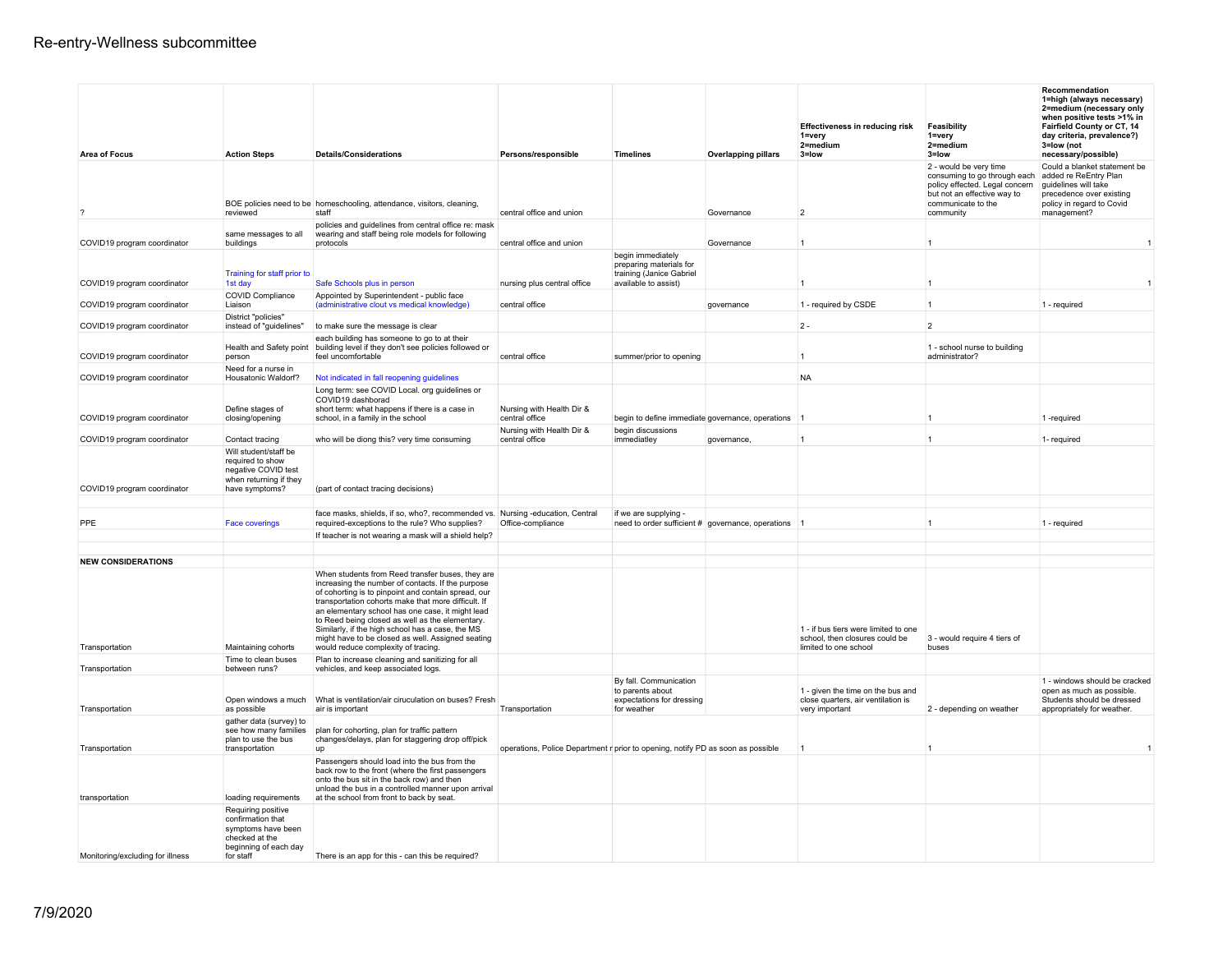| <b>Area of Focus</b>             | <b>Action Steps</b>                                                                                                                                                               | <b>Details/Considerations</b>                                                                                                                                              | Persons/responsible | <b>Timelines</b> | <b>Overlapping pillars</b> | Effectiveness in reducing risk<br>1=very<br>2=medium<br>$3 =$ low | Feasibility<br>$1 = v$ ery<br>2=medium<br>$3 =$ low | Recommendation<br>1=high (always necessary)<br>2=medium (necessary only<br>when positive tests >1% in<br>Fairfield County or CT, 14<br>day criteria, prevalence?)<br>3=low (not<br>necessary/possible) |
|----------------------------------|-----------------------------------------------------------------------------------------------------------------------------------------------------------------------------------|----------------------------------------------------------------------------------------------------------------------------------------------------------------------------|---------------------|------------------|----------------------------|-------------------------------------------------------------------|-----------------------------------------------------|--------------------------------------------------------------------------------------------------------------------------------------------------------------------------------------------------------|
| Monitoring/excluding for illness | Requiring positive<br>confirmation that<br>symptoms have been<br>checked at the<br>beginning of each day<br>for staff                                                             | There likely is an app for this                                                                                                                                            |                     |                  |                            |                                                                   |                                                     |                                                                                                                                                                                                        |
| PPE                              | "mask breaks"<br>scheduled during the<br>day                                                                                                                                      | How to keep masks separate and identified for<br>younger students (on playground or during PE)<br>Where will these breaks occur? In hallways?<br>outside? in large spaces? | school level staff  |                  |                            | 1                                                                 | $\overline{2}$                                      | 1 - provide baggies with<br>student's names?                                                                                                                                                           |
| <b>PPE</b>                       | How to manage non-<br>compliance with mask<br>requirements                                                                                                                        |                                                                                                                                                                            |                     |                  |                            |                                                                   | $\overline{2}$                                      | 1 - mask requirements are<br>high priority.                                                                                                                                                            |
| Social distancing                | Use of other buildings in<br>town                                                                                                                                                 | Use for HS seniors, elementary schools, ??                                                                                                                                 |                     |                  |                            | $\overline{2}$                                                    | 3 - how to manage<br>transportation                 | 2 - do this when community<br>spread is moderate                                                                                                                                                       |
| Cleaning and Materials Handling  | Shared computers will<br>need to be cleaned                                                                                                                                       | Consider giving each student their own computer<br>keyboard sleeve                                                                                                         |                     |                  |                            |                                                                   |                                                     |                                                                                                                                                                                                        |
| Monitoring/excluding for illness | Defined procedure: If a<br>student or staff member<br>has a known exposure<br>(as defined by CDC)<br>Defined procedure: If a<br>student or staff member<br>has confirmed positive | does distance matter? will all students from a<br>classroom or bus need to isolate if a case is<br>confirmed?                                                              |                     |                  |                            |                                                                   |                                                     |                                                                                                                                                                                                        |
| Monitoring/excluding for illness | COVID test<br>Adaptive Planning &                                                                                                                                                 | Close school(s) for 2-5 days to trace and clean                                                                                                                            |                     |                  |                            |                                                                   |                                                     |                                                                                                                                                                                                        |
| Monitoring/excluding for illness | Contingencies -<br>community spread<br>What defines the level<br>of community<br>transmission                                                                                     | Level will determine what strategies are in place                                                                                                                          |                     |                  |                            |                                                                   |                                                     |                                                                                                                                                                                                        |
| Monitoring/excluding for illness | immunizations up-to-<br>date                                                                                                                                                      | - no immunization waiver from state<br>-SBHC able to run immunization clinics to help<br>with catch up                                                                     |                     |                  |                            |                                                                   |                                                     |                                                                                                                                                                                                        |
| Monitoring/excluding for illness | Isolating staff/student<br>who travel to high<br>infection areas                                                                                                                  |                                                                                                                                                                            |                     |                  |                            |                                                                   |                                                     |                                                                                                                                                                                                        |
| Support mental health            | Heightened suicide<br>prevention/awareness if<br>distance learning is<br>instituted                                                                                               |                                                                                                                                                                            |                     |                  | Social/Emotional           |                                                                   |                                                     |                                                                                                                                                                                                        |
| Monitoring/excluding for illness | Require influenza<br>vaccination for all staff                                                                                                                                    |                                                                                                                                                                            |                     |                  |                            |                                                                   |                                                     |                                                                                                                                                                                                        |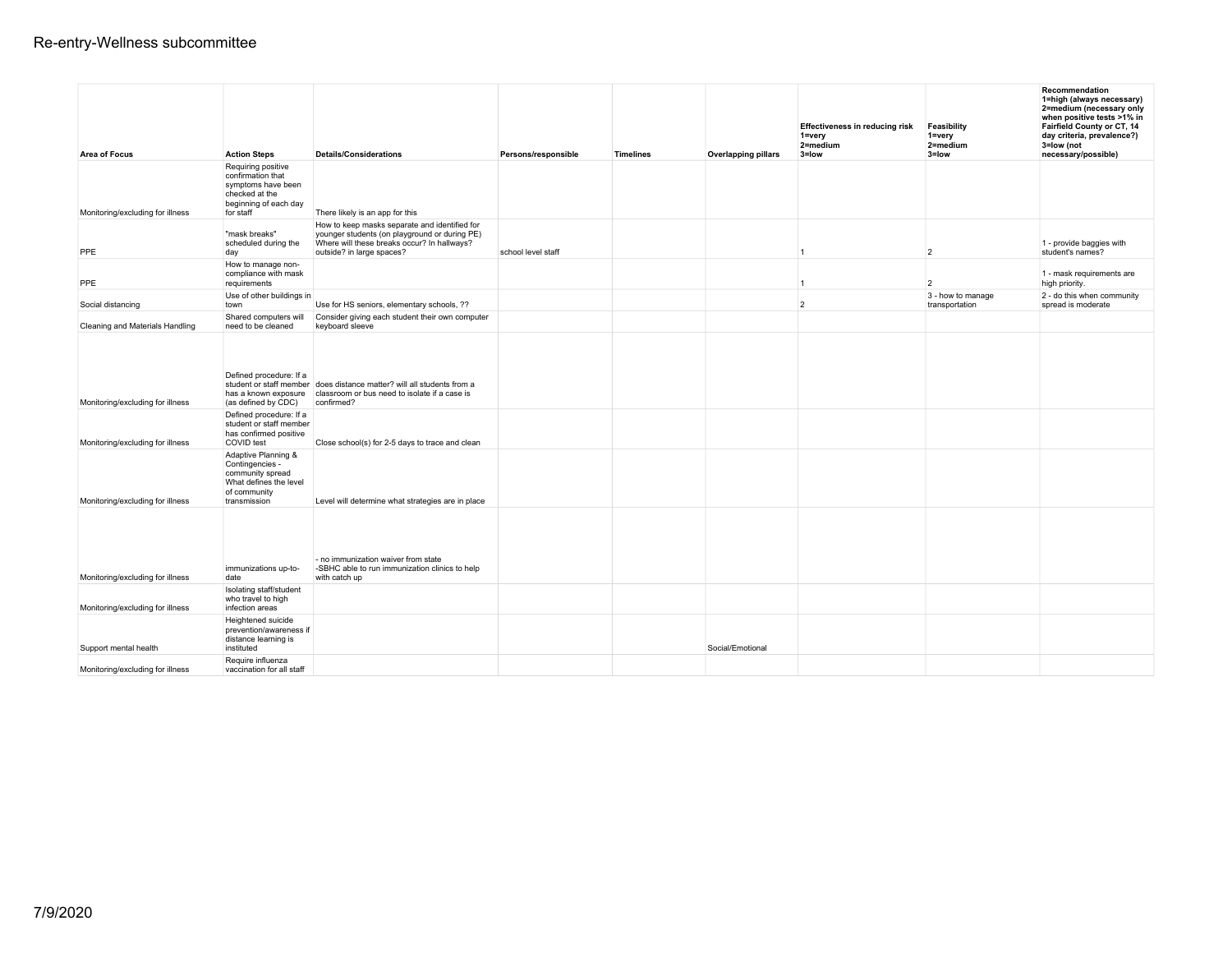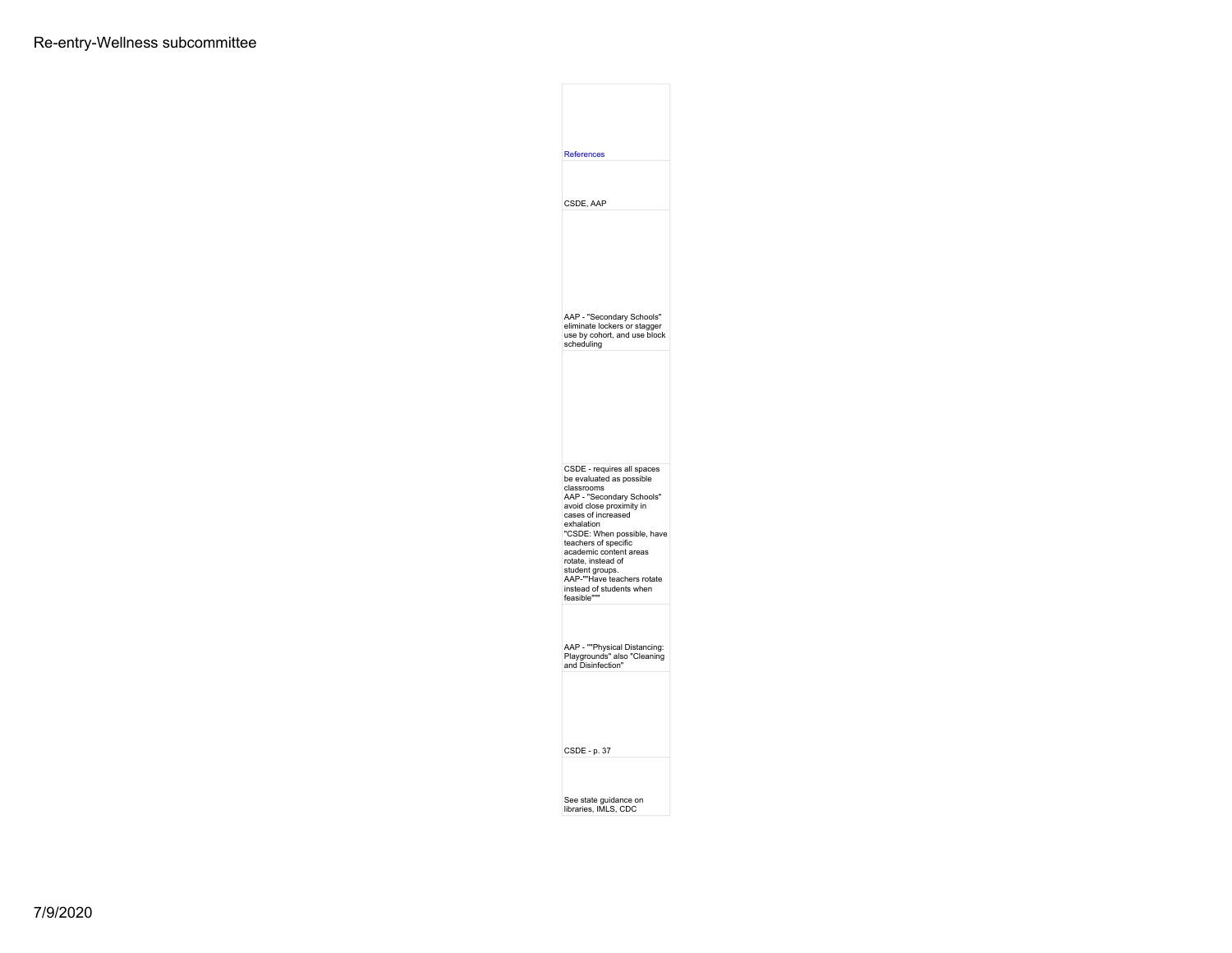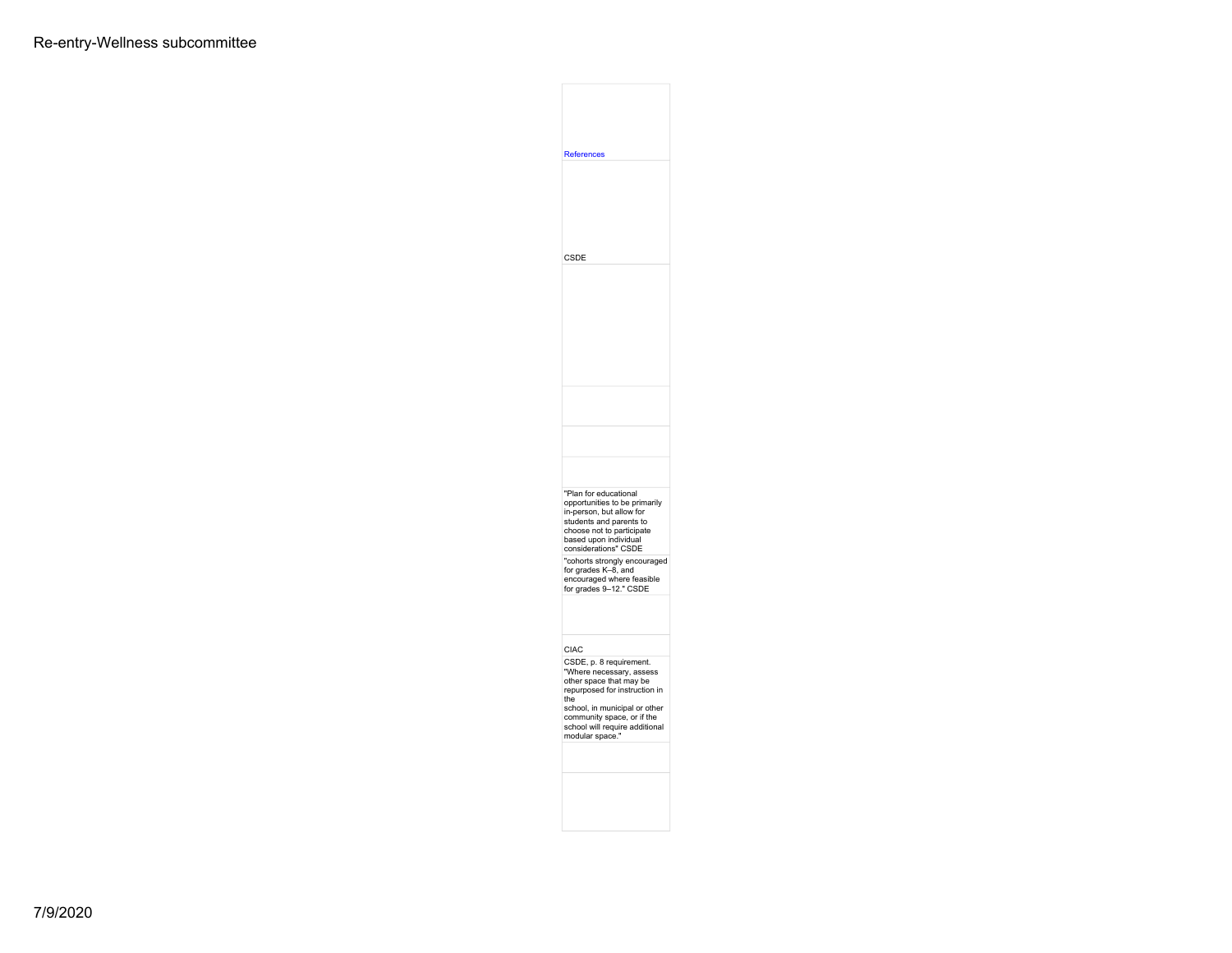## References CSDE, p. 8 requirement.<br>Assess when face shields may be appropriate however,<br>face shields alone are not a<br>sufficient alternative to the wearing of face masks for source control, but rather both should be worn for additional protection. AAP- Physical Distancing Measures CDSE: Provide adequate supplies, including soap, hand sanitizer with at least 60% ethyl alcohol or 70% isopropyl alcohol (for staff and older students who can safely use hand sanitizer), paper towels, tissues, disinfectant wipes, cloth face coverings (as feasible), and no-touch/footpedal trash cans.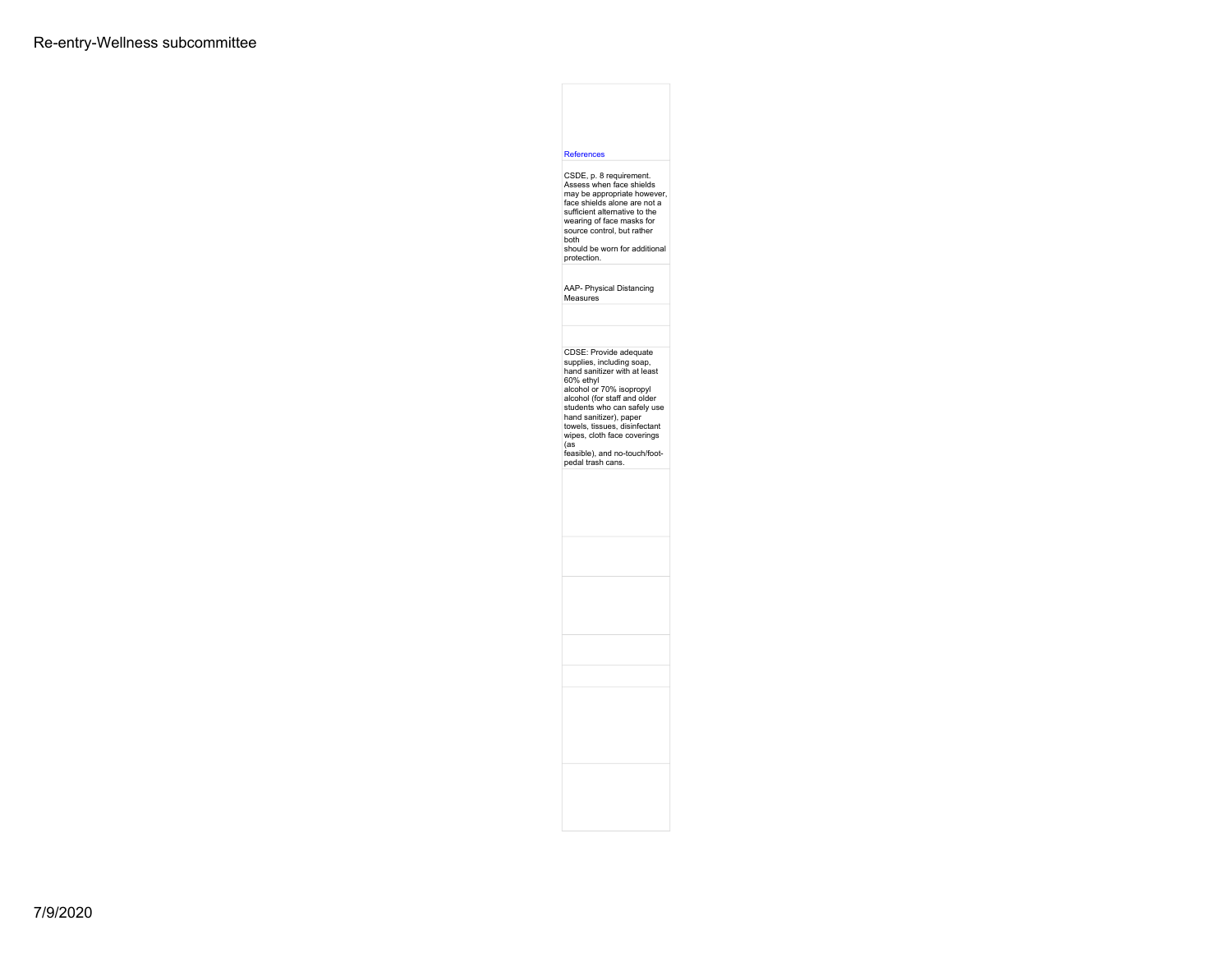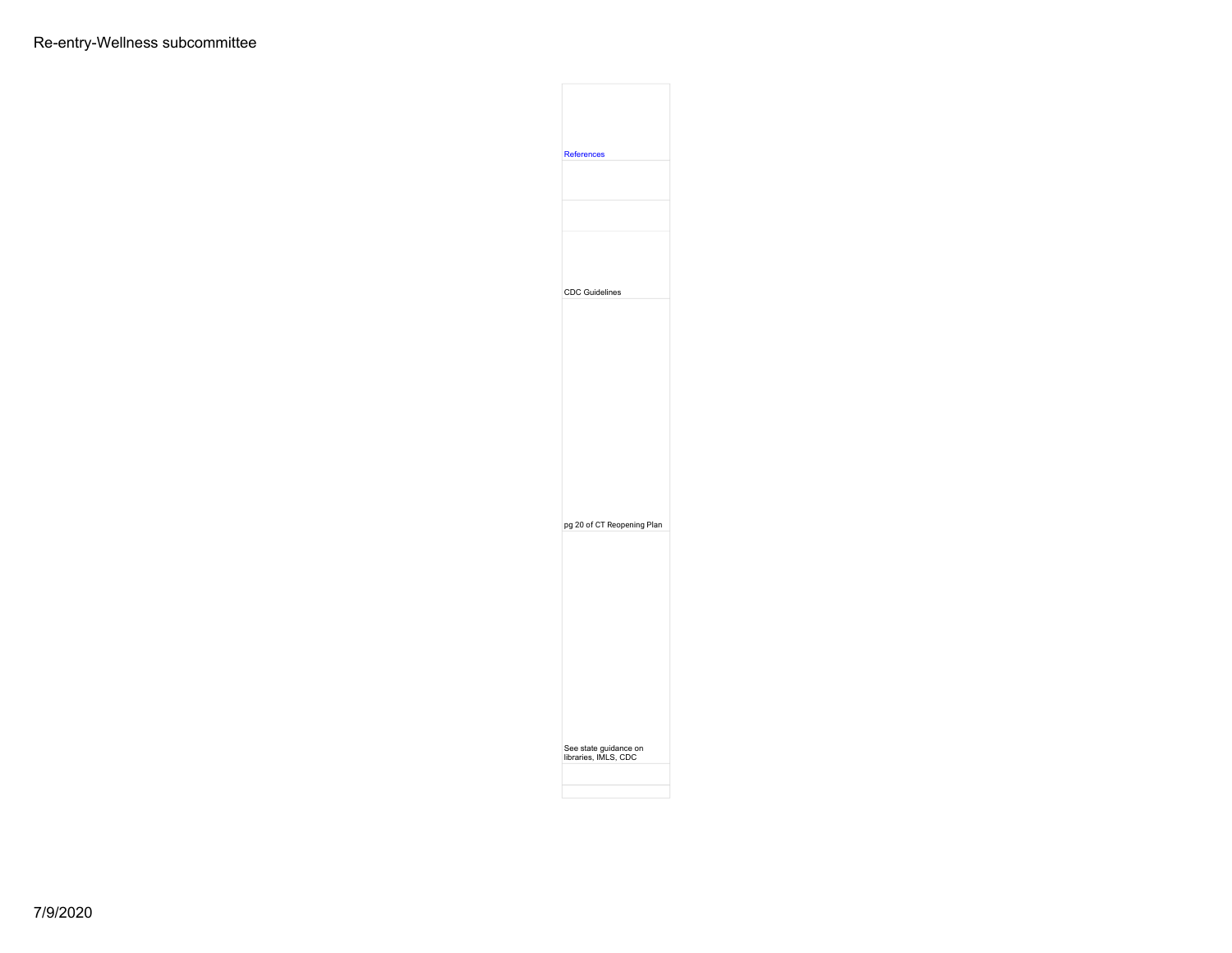| References                                                                                                                                                                                                                                                                                     |  |
|------------------------------------------------------------------------------------------------------------------------------------------------------------------------------------------------------------------------------------------------------------------------------------------------|--|
|                                                                                                                                                                                                                                                                                                |  |
| pg 18 of CT Reopening Plan                                                                                                                                                                                                                                                                     |  |
|                                                                                                                                                                                                                                                                                                |  |
|                                                                                                                                                                                                                                                                                                |  |
| pg 12 of CT Reopening Plan                                                                                                                                                                                                                                                                     |  |
|                                                                                                                                                                                                                                                                                                |  |
|                                                                                                                                                                                                                                                                                                |  |
|                                                                                                                                                                                                                                                                                                |  |
| page 9 of CT                                                                                                                                                                                                                                                                                   |  |
|                                                                                                                                                                                                                                                                                                |  |
| page 10 of CT                                                                                                                                                                                                                                                                                  |  |
| page                                                                                                                                                                                                                                                                                           |  |
|                                                                                                                                                                                                                                                                                                |  |
| CDC defines a close contact<br>(for tracing purposes) as<br>"anyone who was within 6<br>feet of an infected person for<br>at least 15 minutes starting<br>from 48 hours before the<br>person began feeling sick<br>until the time the patient was<br>isolated." CT reopening doc<br>page 13/14 |  |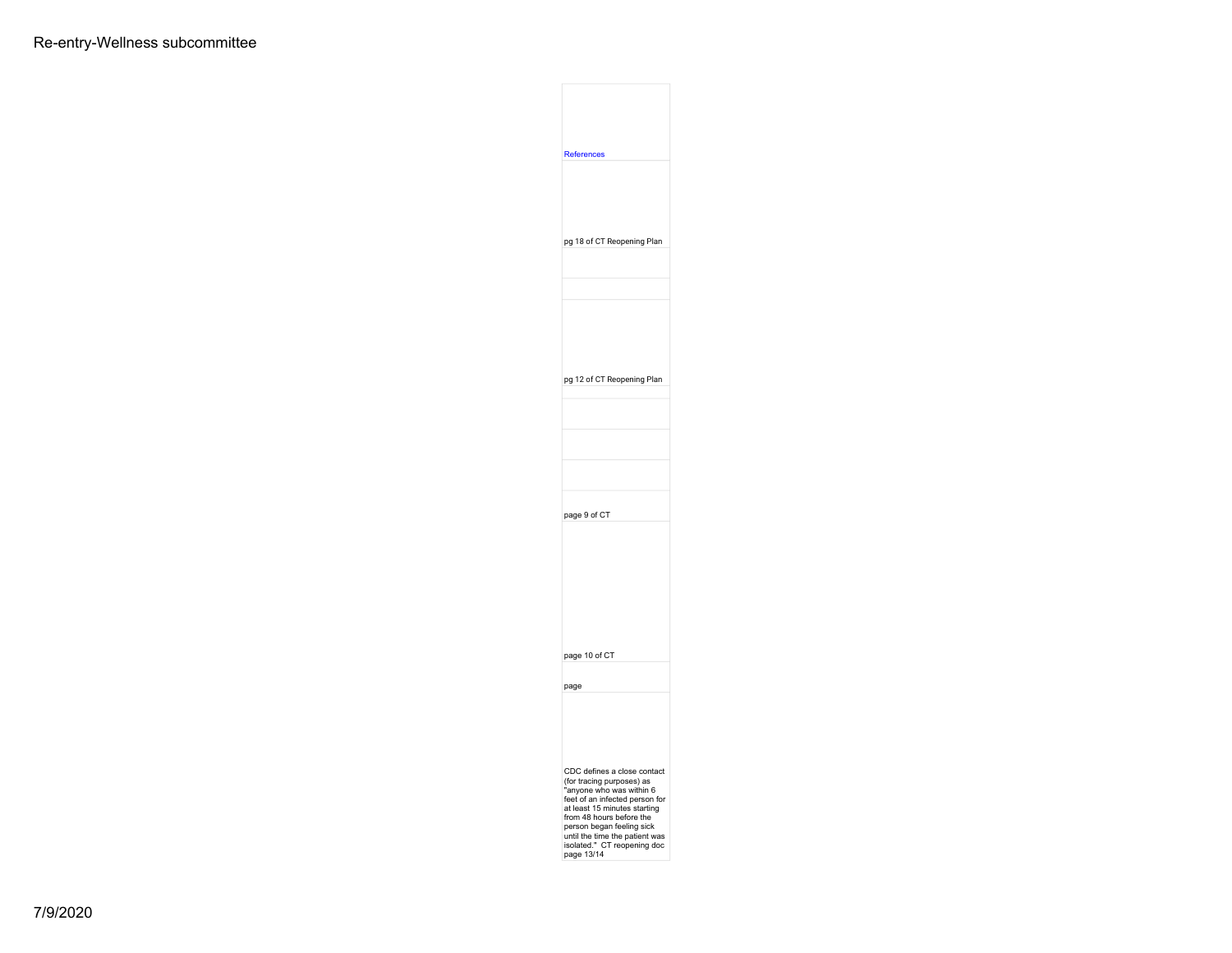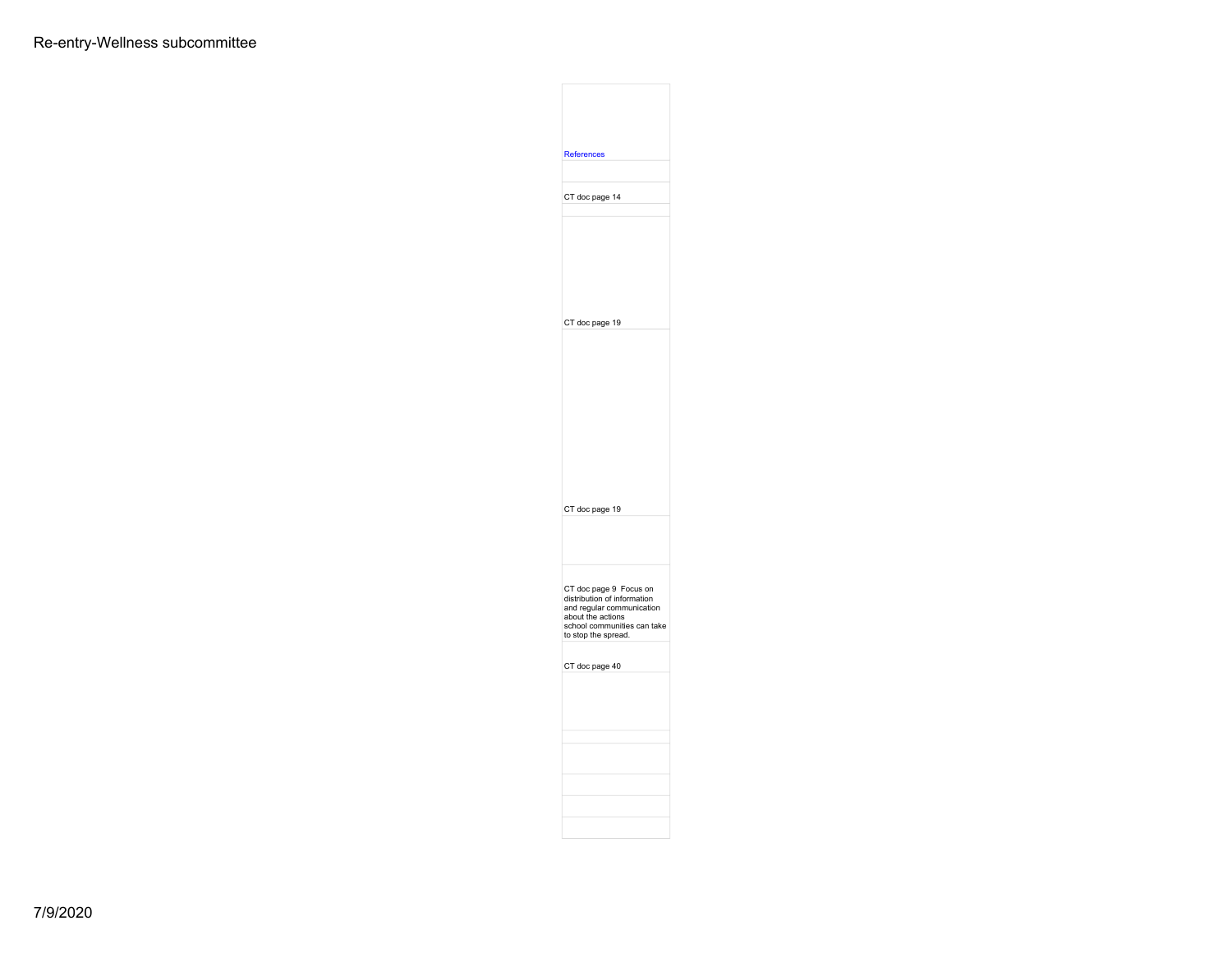